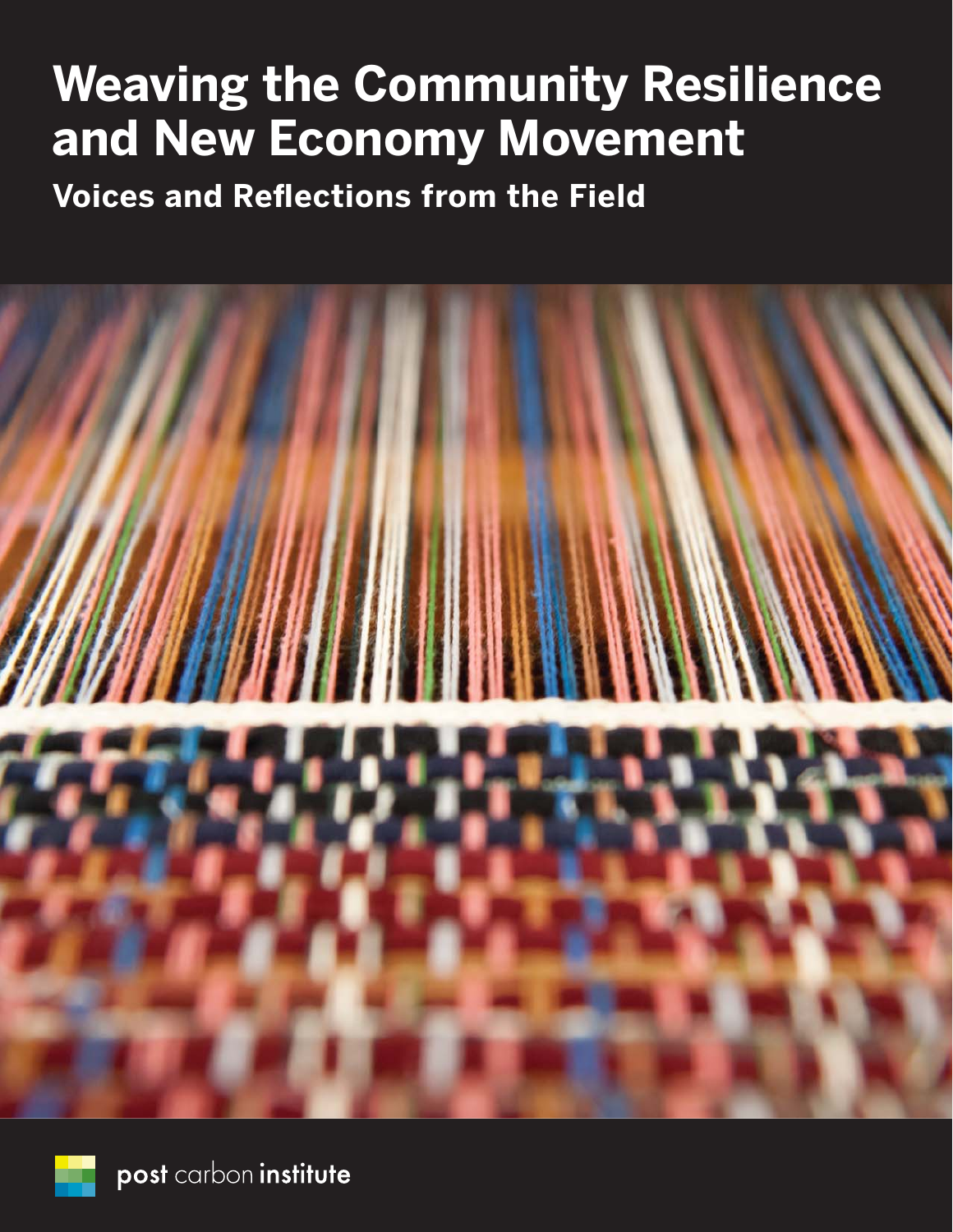# About this report

This report had its genesis in deep conversations within th[e Thriving Resilient Communities Collaboratory](http://thrivingresilience.org/) (TRCC) network, and the shared desire for better understanding the TRCC's purpose, actors, efforts, and visions. Conversations with TRCC colleagues (particularly founder Leslie Meehan) and members of the *Threshold Foundation* helped refine this project in three ways:

- 1. Gathering information and weaving together different strands of community resilience efforts, using an approach based on interviews and group conversations that had been prototyped by the TRCC and [Conversation Collaborative.](http://conversationcollaborative.com/)
- 2. Deliberately engaging with leaders in the New Economy space, identifying areas of possible overlap with community resilience efforts.
- 3. Reaching out to th[e New Economy Coalition](http://neweconomy.net/) (NEC). This led to NEC offering this project a session at their June 2014 CommonBound conference, as well as their active participation in the research and outreach process. (Post Carbon Institute is a member of both the TRCC and NEC.)

Readers will note that this report focuses on what is unfolding in the United States, with some reference to Canada and other countries. This is because of our scope of knowledge and connections, not because efforts in the U.S. are inherently more interesting or advanced. Similarly, there are many other organizations and individuals within the U.S. doing vitally important work to build a new economy and resilient communities who we were regretfully unable to interview within the scope of this project. We look forward to learning and sharing with these and other colleagues.

Many thanks to these leaders in the Community Resilience and New Economy movement who generously shared their time and insights:

- Noel Ortega, [Institute for Policy Studies,](http://www.ips-dc.org/) [New Economy Working Group](http://www.neweconomyworkinggroup.org/)
- Michael Toye, [Canadian Community Economic Development Network](http://ccednet-rcdec.ca/en)
- Mira Luna, [Shareable](http://www.shareable.net/)
- Joe Grafton[, American Independent Business Alliance](http://www.amiba.net/)
- Chuck Collins[, Jamaica Plain New Economy Transition](http://jptransition.org/)
- Kelley Rajala, [Share Exchange,](http://www.shareexchange.coop/) [North Bay Made,](http://www.northbaymade.org/) [& The Livability Project](http://www.livabilityproject.com/)
- Sarah Baird, [Center for a New American Dream](http://www.newdream.org/)
- Carolyne Stayton, [Transition US](http://www.transitionus.org/)
- Mateo Nube, [Movement Generation](http://www.movementgeneration.org/)
- Laura Musikanski, The [Happiness Alliance](http://www.happycounts.org/)
- John Duda, [The Democracy Collaborative](http://democracycollaborative.org/)
- Eleni Sotos, [Sustainability Funders](http://sustainabilityfunders.org/)
- Rick Theis, [The Leadership Institute for Ecology and the Economy](http://ecoleader.org/)
- Marcie Smith[, Responsible Endowments Coalition](http://www.endowmentethics.org/)
- Jon Scott, Singing Field Foundation & [Clean Water Action](http://www.cleanwateraction.org/)
- Jackson Koepell, [Soulardarity](http://www.soulardarity.com/) [& Grand Aspirations](http://grandaspirations.org/)
- Aaron Tanaka, [Boston Impact Initiative](http://bostonimpact.com/) [& Center for Economic Democracy](http://www.newdemocracy.us/)
- Sandy Wiggins[, Business Alliance for Local Living Economies](https://bealocalist.org/) (BALLE), [RSF Social Finance](http://rsfsocialfinance.org/) & [Consilience, LLC](http://www.consilience.net/)

This report was co-authored by Marissa Mommaerts and Ken White, [Post Carbon Institute,](http://www.postcarbon.org/) and Ben Roberts, [Conversation Collaborative.](http://conversationcollaborative.com/) Many thanks to the Threshold Foundation for providing funding for this project.

*Weaving the Community Resilience and New Economy Movement: Voices and Reflections from the Field* Copyright © 2014 by Post Carbon Institute. All rights reserved.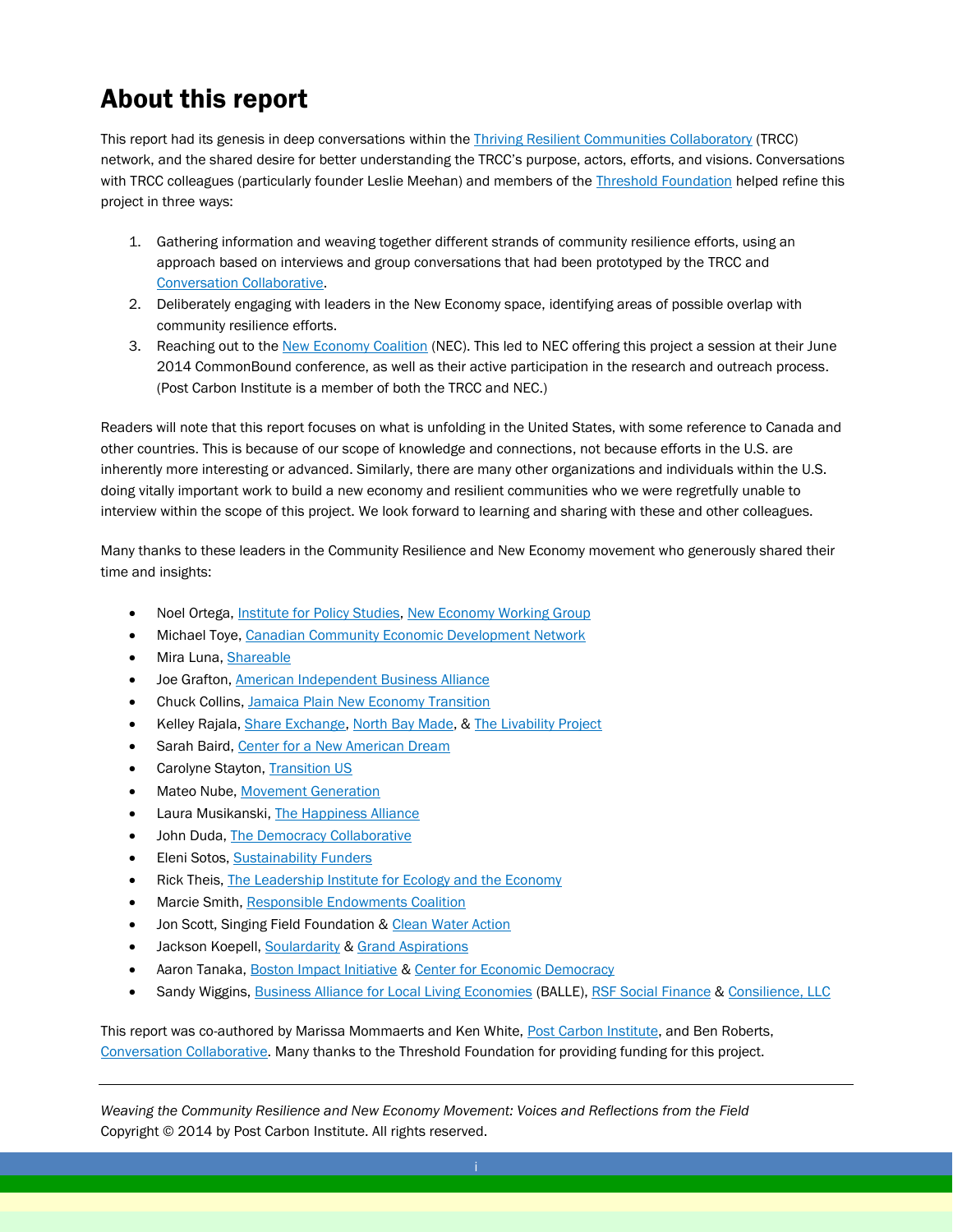# **Contents**

| 1              |     |  |
|----------------|-----|--|
| $\mathbf{2}$   |     |  |
|                | 2.1 |  |
|                | 2.2 |  |
|                | 2.3 |  |
|                | 2.4 |  |
|                | 2.5 |  |
|                | 2.6 |  |
|                | 2.7 |  |
|                | 2.8 |  |
|                | 2.9 |  |
| 3              |     |  |
|                | 3.1 |  |
|                | 3.2 |  |
|                | 3.3 |  |
| $\overline{4}$ |     |  |
| 5              |     |  |
| 6              |     |  |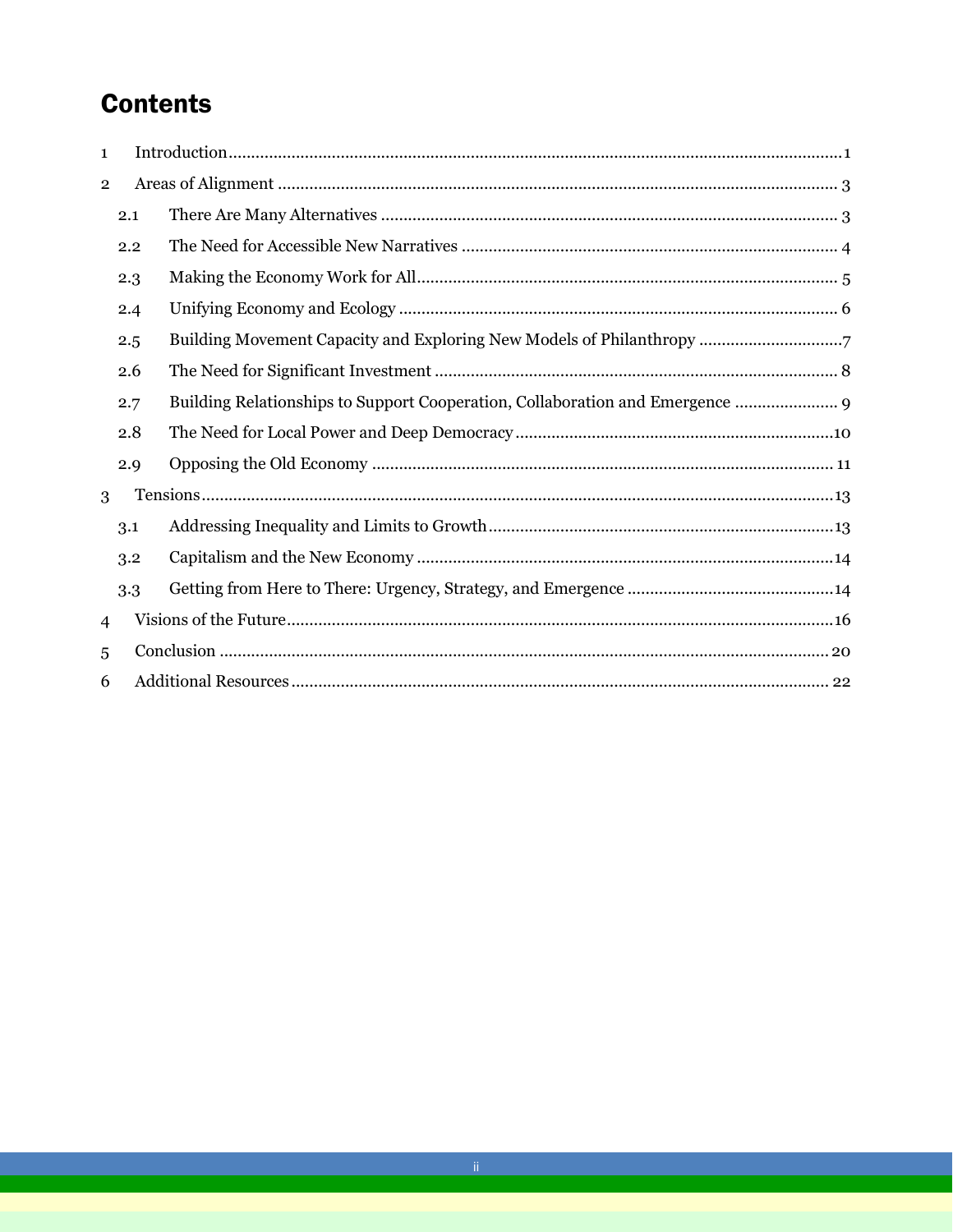# <span id="page-3-0"></span>1 Introduction

*A movement is emerging in many places, under many guises:* New Economy (or Economies), Regenerative Economy, Solidarity Economy, Next Economy, Caring Economy, Sharing Economy, Thriving Resilience, Community Resilience, Community Economics, Oppositional Economy, High Road Economy, and other names. It's a movement to replace the default economy of excess, control, and exploitation with a new economy based on respecting biophysical constraints, preferring decentralization, and supporting mutuality. This movement is a sign of the growing recognition that what often are seen as separate movements—environment, social justice, labor, democracy, indigenous rights—are all deeply interconnected, particularly in the way that the current economic system is a root cause of much that they seek to change.

Post Carbon Institute is an active participant in several networks that support these emerging concepts:

- building **Community Resilience** for a future of growing ecological, economic, energy, and social instability, and
- bringing forth a **New Economy** that provides alternatives to the current exploitative, consumption-driven economy.

Over time, we've recognized many overlaps and similarities between these networks, as well as other efforts with similar intents that could be ripe for engagement with some parts of the emerging movement. We set out to learn more about the visions and intentions of network leaders, and through dialogue and engagement help "weave the movement" more closely together by identifying synergies and making connections between leaders.

We interviewed eighteen leaders (see list in About this Report, above) and held group conversations with dozens more leaders by phone and via an in-person workshop at the New Economy Coalition's CommonBound conference in June 2014. Our interviews had an "appreciative" focus (an approach taken from the Appreciate Inquiry model of analysis); they gave participants the opportunity to step back and reflect on what is and has been "most alive" in their work, to dream about what "wild success" might look like five years from now, and to imagine the next steps we might collectively take to achieve that success. Many of them reported that this was an experience they valued—one that was not generally afforded during the day-to-day flow of their work.

What emerged was a portrait of a rich and vibrant movement, full of promise and hope for a better future—and still very much in formation—with many opportunities for creative engagement, collaborative movement-building, visioning, and developing strategy. Its many strands are not always spoken of as if they were part of a single whole, but the underlying coherence and interconnectedness of its various framings—both the main ideas of a New Economy and of Community Resilience, as well as all the other approaches and principles that run through them (such as localization)—suggests a nascent movement. We will often refer to it in this report as the "Community Resilience & New Economy (CRNE) movement." At other times, we use one term or the other. Our interviewees tended to use primarily "New Economy."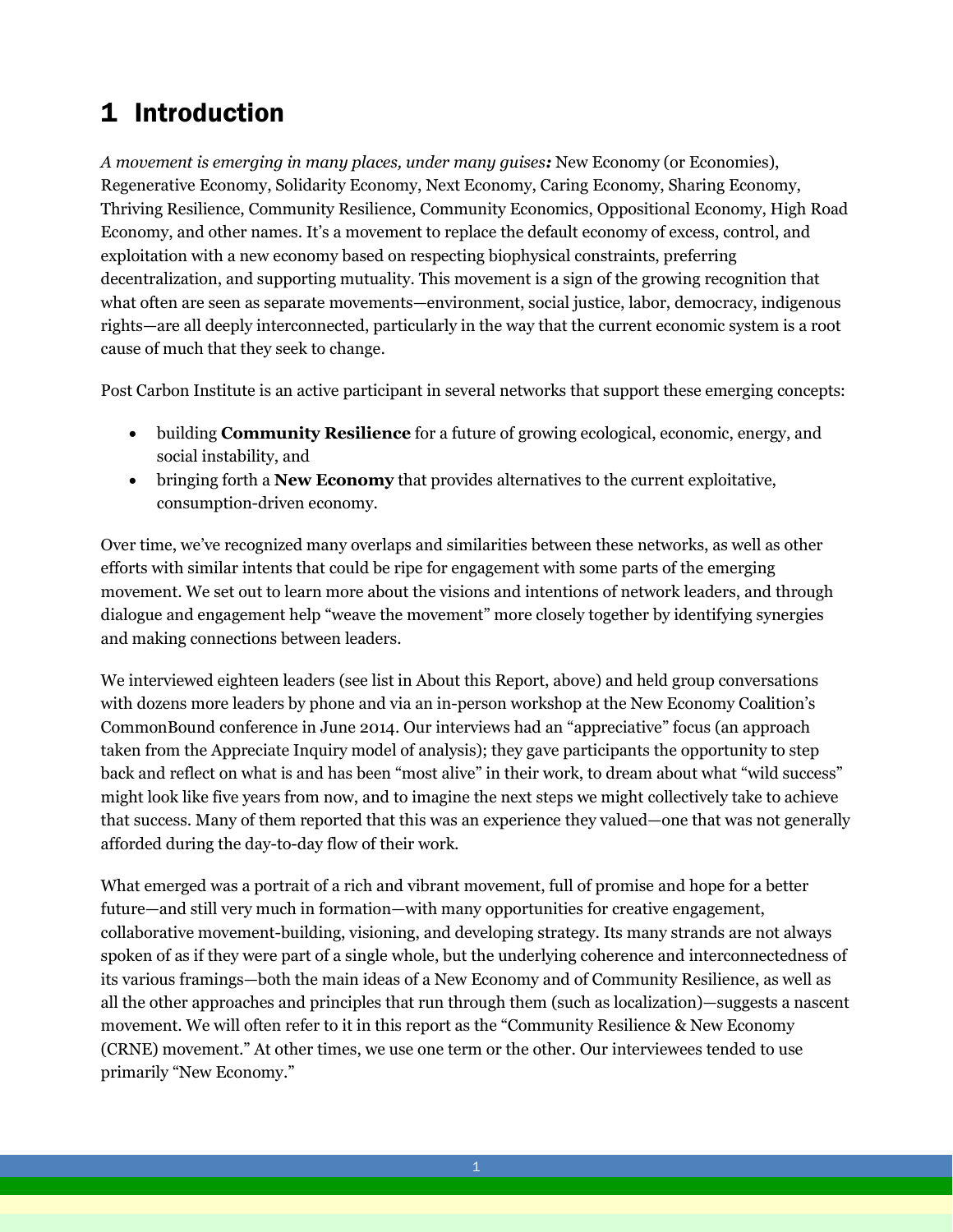The shared image of this movement goes beyond both the fierce individualism of capitalism and the centralized control of state socialism; it is something much more diverse, creative, responsive, democratic, and dynamic. Indeed, the leaders we interviewed reminded us that the scale of the necessary economic transformation also requires a cultural shift in values: away from a focus on material wealth, and toward building vibrant, healthy communities and ecosystems.

We hope this process, report, and subsequent conversations help connect the movement to more of itself. We hope you are inspired to connect, collaborate, and build a regenerative, equitable, and resilient future…for all.

[W]hat does it mean, practically, to have a resilient system that generates freedom instead of fear, and abundance instead of scarcity? We must dive into these details and not fear the pragmatic, rife as it is with the mortal limitations of time and information, the frustrations of feeling as though we're often between the Devil and the deep blue sea.

At the micro-level, the experience of my own life has revealed how fundamental, paradigmatic, and revolutionary the notions embedded in the idea of a just and sustainable economy are and consequently, how the transformations we're calling for demand not only a shift of the material, but also a shift in consciousness. This is as important—and fraught—a process as any… If I am to help build a global people's movement coherent, powerful, and peaceful enough to navigate this bottleneck, I must bear in mind the conflict occurring in many people's hearts and minds as they struggle into their courage, struggle to adapt to cosmologyshattering information, to realize that the old ways—which they endorsed and defended—have wrought incredible harm to themselves and others. We must chart a course for civilizationwide recovery and rehabilitation, and not because it's the merciful thing to do, but because our survival depends on it. I think we need to be marking routes to redemption, so to speak.

Marcie Smith, Responsible Endowments Coalition

Community is a cultural value, not a political value.

Sarah Baird, Center for a New American Dream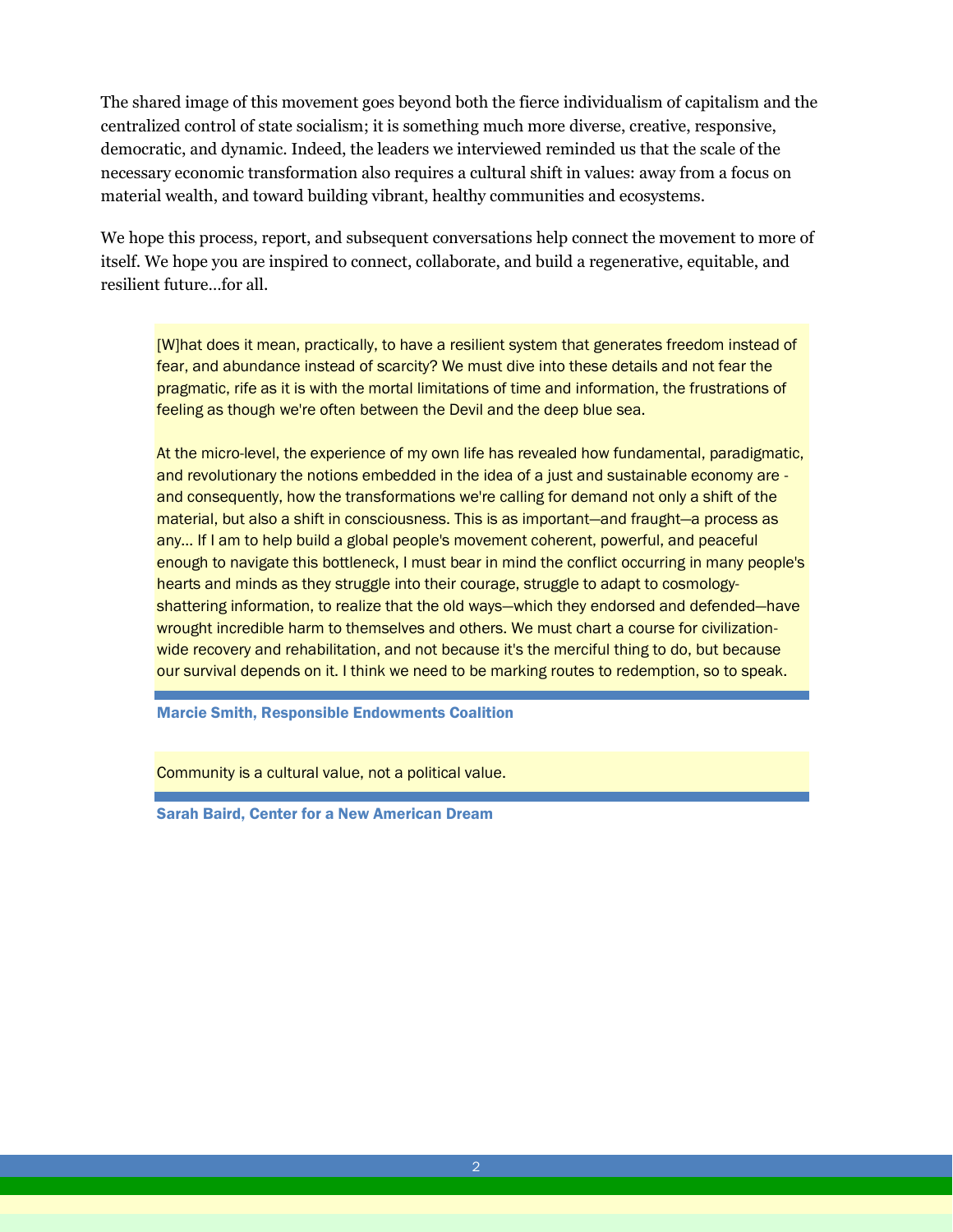# <span id="page-5-0"></span>2 Areas of Alignment

This project identified nine areas of alignment shared by many of the leaders we interviewed:

- 1. There are many alternatives
- 2. The need for accessible new narratives
- 3. Making the economy work for all
- 4. Unifying economy and ecology
- 5. Building movement capacity and exploring new models of philanthropy
- 6. The need for large-scale investment
- 7. Building relationships to support cooperation, collaboration, and emergence
- 8. The need for local power and "deep democracy"
- 9. Opposing the old economy

### <span id="page-5-1"></span>2.1 There Are Many Alternatives

The leaders who joined our "movement weaving" conversations consistently expressed a desire for urgent, systemic transformation of the existing economy. Their call was twofold:

- 1. **Alleviate the old economy's catastrophic effects** on families, communities, government, and environment, which include: gross wealth inequities, poverty and public health crises, racial and gender inequality, labor exploitation, deterioration of quality of life and relationships, climate change, resource depletion, destruction of vital ecosystems, erosion of democracy, and more.
- 2. **Build an alternative economy** that respects ecological limits and values all people, their relationships, biodiversity, and the commons (air, water, culture, etc.).

Many of these leaders shared a future vision of community-oriented, re-localized economies based on mutual support and cooperation, appropriately rooted in local needs, culture, and resources, with greater resilience in the face of future ecological, economic, and social instability.

These leaders also pointed to a wide variety of specific, practical alternative economic models that reinvest in communities, distribute wealth more equitably, strengthen democracy, and lessen negative environmental impacts (or even better, regenerate ecosystems). As they noted, a diverse array of alternatives are currently being piloted—and replicated—in communities across the United States, including:

- Alternative indicators of "progress"
- Alternative business models (e.g., worker-owned cooperatives and Benefit (B) Corporations)
- Democratization of capital
- Divestment (from extractive industries) and community re-investment
- Leveraging the power of local "anchor institutions"
- Economic and climate justice initiatives
- Decentralized decision-making and new forms of governance
- Supporting leadership and increasing participation of traditionally marginalized communities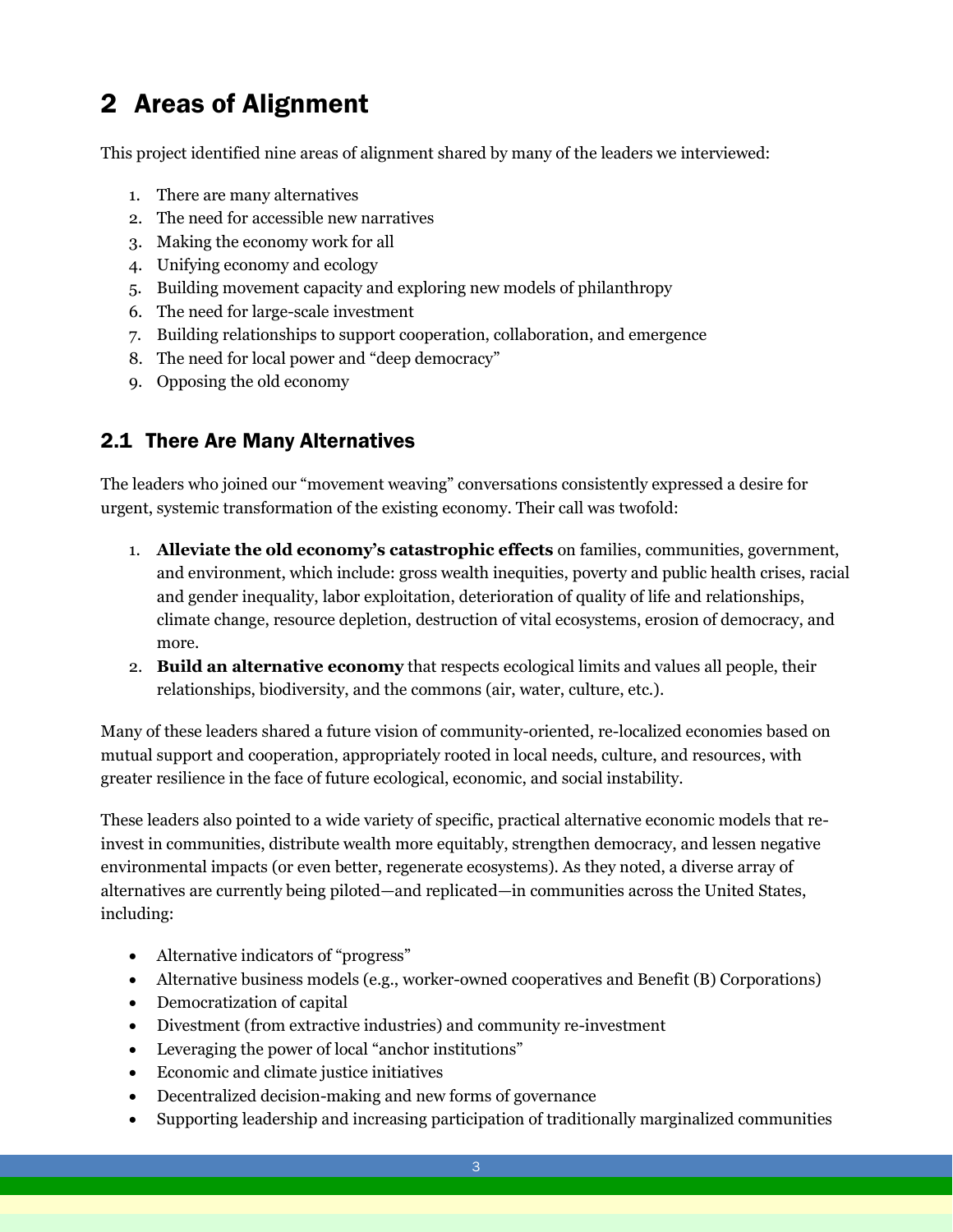- Regenerative local food production and waste management
- Community-controlled renewable energy projects
- Local investing
- Alternative currencies & timebanking
- Changing policy and local/state regulations
- Participatory budgeting
- Economic asset mapping
- "Reclaiming the commons"
- Sharing and gift economies
- New-paradigm philanthropy

For me, one of the most important things in our collective, broader new economy [movement] is to not just point out what we don't want, but to paint a very specific picture of what we do want…

Joe Grafton, American Independent Business Alliance

An 'anchor institution' is a large non-profit institution, classically a university or hospital, that is bound by place—unlike a corporation which has a lot of resources, but is not bound to place or community. It's those resources and the long-term perspective on relationship to place that offers some long-term possibilities for building the new economy... [W]e're seeing that these anchor institutions, which control huge amounts of resources, are starting to get very intentional about how they're spending their money and using those resources…toward sustaining the community instead of continuing in an exploitative and unsustainable economy.

John Duda, Democracy Collaborative

### <span id="page-6-0"></span>2.2 The Need for Accessible New Narratives

Although the outlines of what the New Economy and Community Resilience entail are already emerging, conventional wisdom still seems to assume that "there is no alternative" to the current system (aka "TINA"). Some movement leaders yearn for a new common narrative, one that will resonate with a significant segment of the American public. Many of this new narrative's basic concepts have already been articulated: we are part of an interconnected, living planet; it's possible to build a world that works for all; there's an urgency of doing so before we cross tipping points; we can be happier and more fulfilled; the transition needs to be as inclusive and inviting as possible. Yet TINA, as well as traditional "capitalism versus socialism" framings, continues to dominate the general discourse. Many organizations are addressing this narrative creation task and might benefit from greater collaboration.

We need to tell a new story, find a new narrative, one that will resonate with a broader swath of the population.

Michael Toye, Canadian Community Economic Development Network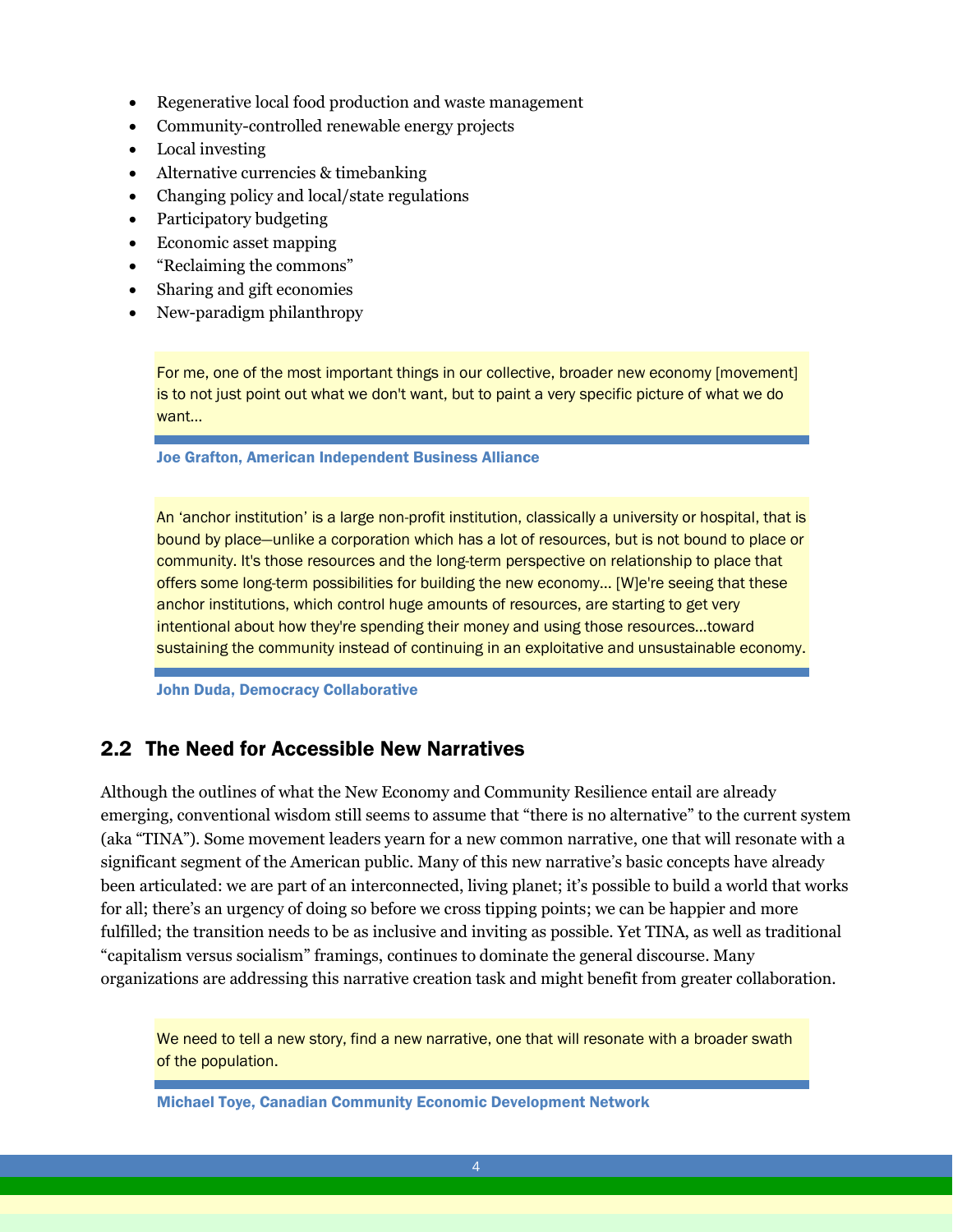We've been developing a framework around the notion of economic democracy, trying to position a theory and framework that act as an alternative to capitalism as well as an alternative to centralized state socialism.

Aaron Tanaka, Boston Impact Initiative & Center for Economic Democracy

Something that attracted me to this work is the unifying nature of 'Main Street.' From conservative Alabama to liberal Massachusetts, it unites people, and there are few ideas like that to latch on to.

Joe Grafton, American Independent Business Alliance

[We] need a storyline tying the powerful work happening on the ground with the policy and governance piece that gets in the way of—or can facilitate the work of—families and communities building the life they want, and tying that to the paradigm-shifting work taking place in different realms.

Heather Tischbein, Thriving Resilient Communities Collaboratory (from May 13 group conversation)

### <span id="page-7-0"></span>2.3 Making the Economy Work for All

Participants shared a recognition that the existing economy is built on exploitation, and that the structures that will make up the new economy need to foster social justice and collective healing. The New Economy must "leave no one behind," stated former NEC President Bob Massie in his plenary address at CommonBound in June 2014. And for this to happen, the organizations and initiatives that create those new economic structures must incorporate a deep understanding of the ways in which race, class, and privilege continue to play out in society at large and also within their own walls.

We're trying to bring a class and race lens into everything. One thing about class culture and working class organizations: people who are attracted to the ideas of Transition and resilience tend to be a college-educated constituency, which can be class-diverse, but there's a difference between being attracted to the concept as an idea vs. as a source of livelihood….We honor that people are coming in through different portals, and try not to be so abstract. We'll be more relevant as we do more stuff around livelihoods: moving money, moving consumer power to the local economy.

Chuck Collins, Jamaica Plain New Economy Transition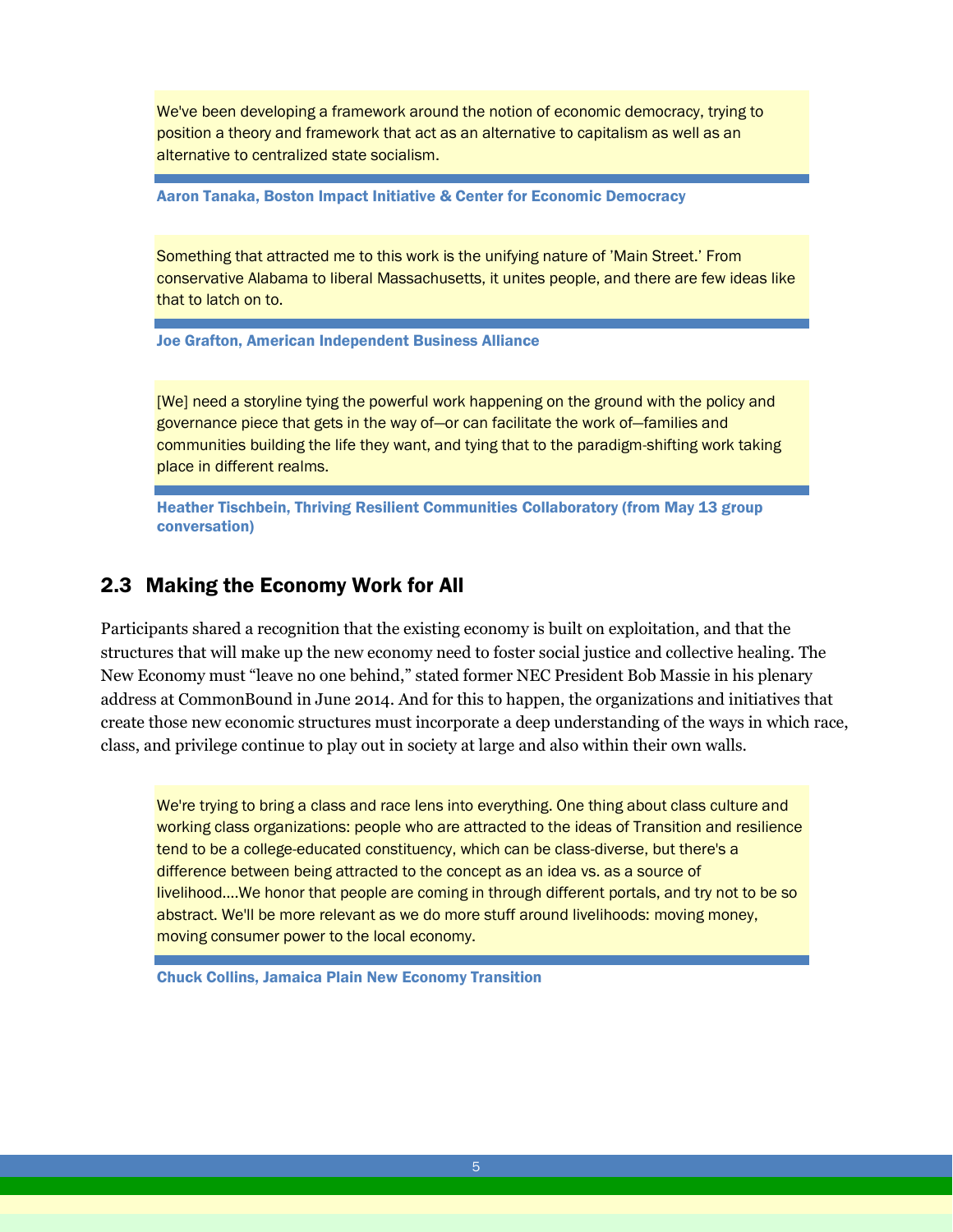The work that's happening like Transition Towns is incredible. I love and am so inspired by anything that has to do with building community and local resilience. That's the shining light building community—which makes me feel really good about society because these folks are working on rebuilding community, much of which was lost in the last 50 years or so. Hopefully there will be a point in time where Transition Towns in the U.S. will be relevant to lower income communities and communities of color.

### Funder Advocate

…[One of the things that I see] alive in the work right now with young people is…a quite sophisticated desire for an analysis of our political economy that can explain both why a system in which labor is subordinated to capital leaves all of us all traumatized in one way or another - and also acknowledges, explains the function of, and calls us to confront from the differential impacts of identity within such an economy, particularly with respect to race, gender, sexuality, and documentation status. Some people are hurt a hell of a lot more in this economy and if our visions of a new one do not center that, this enterprise will have been for naught. Young people seem hungry to bring this analysis to bear both on the institutions they are working to transform, and also within their own movement-making communities. Real solidarity seems increasingly to be understood as something you must build with patience, care, and a grounded comprehension of the targeted violence this economy wages against particular groups of people, for example, people of color, women, and people in the Global South.

Marcie Smith, Responsible Endowments Coalition

# <span id="page-8-0"></span>2.4 Unifying Economy and Ecology

Where the old economy is extractive and premised on continuous, compounding growth, the New Economy is regenerative and recognizes that we must become good stewards of our one and only planet. Climate change is the signature issue bringing this into focus, although the old economy has of course created myriad environmental challenges from the most global to the most local levels.

Like social justice, ecological sustainability concerns are woven into the movement's DNA, suggesting that new economy enterprises and organizing strategies should be critically examined and respectfully highlighted when they fail to reflect these concerns. This is not to say the movement has aligned fully around a vision for an economy that is truly compatible with ecological limits and social justice (see the "Tensions" section below)—let alone other core sustainability issues like energy use. But the basic principles are largely accepted as foundational.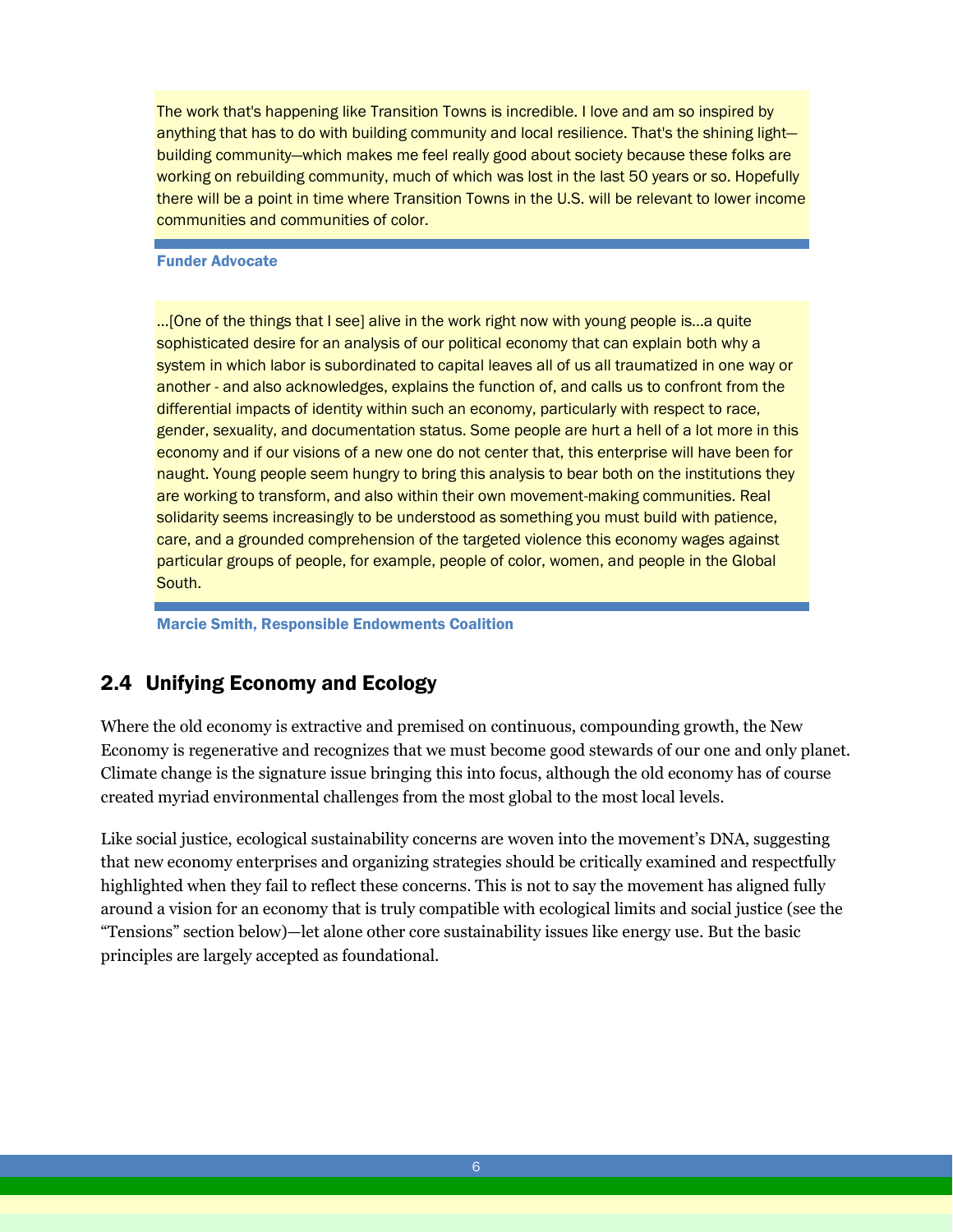We work at the intersection of justice and ecology. We often start any conversation by rooting ourselves in appreciation that ecology literally means "knowledge of home," and part of our political task is to ground ourselves in a true understanding of home: the watersheds and foodsheds that exist around us and truly feed us, that we need to re-prioritize and re-connect to. In that context "Economy" is literally management of home. "Eco" comes from "oikos" which means home in Greek. So ecology is "logic of home/home knowledge" and economy is "management of home."

Mateo Nube, Movement Generation

### <span id="page-9-0"></span>2.5 Building Movement Capacity and Exploring New Models of Philanthropy

Limited financial resources pose a major challenge in growing the movement: many participants face significant funding constraints in their respective organizations, and some struggle with "brain drain" as their organizations are unable to adequately compensate talented, hard-working staff. Although many participants expressed a desire to increase collaboration and coordination with aligned organizations to share information and more efficiently allocate resources, they also noted the challenge of allocating the time and energy that collaboration requires, particularly when organizations and staff are already operating over capacity. Further, grant funding often focuses on specific project deliverables rather than capacity- or movement-building, and competition for limited funds between organizations with similar missions can disincentivize collaboration.

There is a great deal of interest in exploring new models for philanthropy that are more collaborative and democratic. As noted in a public consultation draft on this subject ("Philanthropy and the New Economy: Models for Collaborative and Democratic Innovation") that was circulated at the NEC Annual Meeting:

*[A] broad-based movement… demands a fundamental rethinking of NEC member funding approaches that are proving insufficient for the challenges ahead and for building a durable, high impact movement. Instead, a new vision of fundraising that embodies the same values that animate the New Economy—democracy, justice, and collaboration—should apply to giving and raising, as well as administering, funds.*

We're doing really challenging work with limited resources, and there's a brain drain problem because some really talented people aren't willing or able to make the sacrifices necessary in order to continue to do this work… We're up against big money and some of the most sophisticated marketing the world has ever seen from corporations, which pushes people in the opposite direction; but we've still seen successes, and I can only imagine what would be possible if there was anywhere near the same level of resources going into our work.

Joe Grafton, American Independent Business Alliance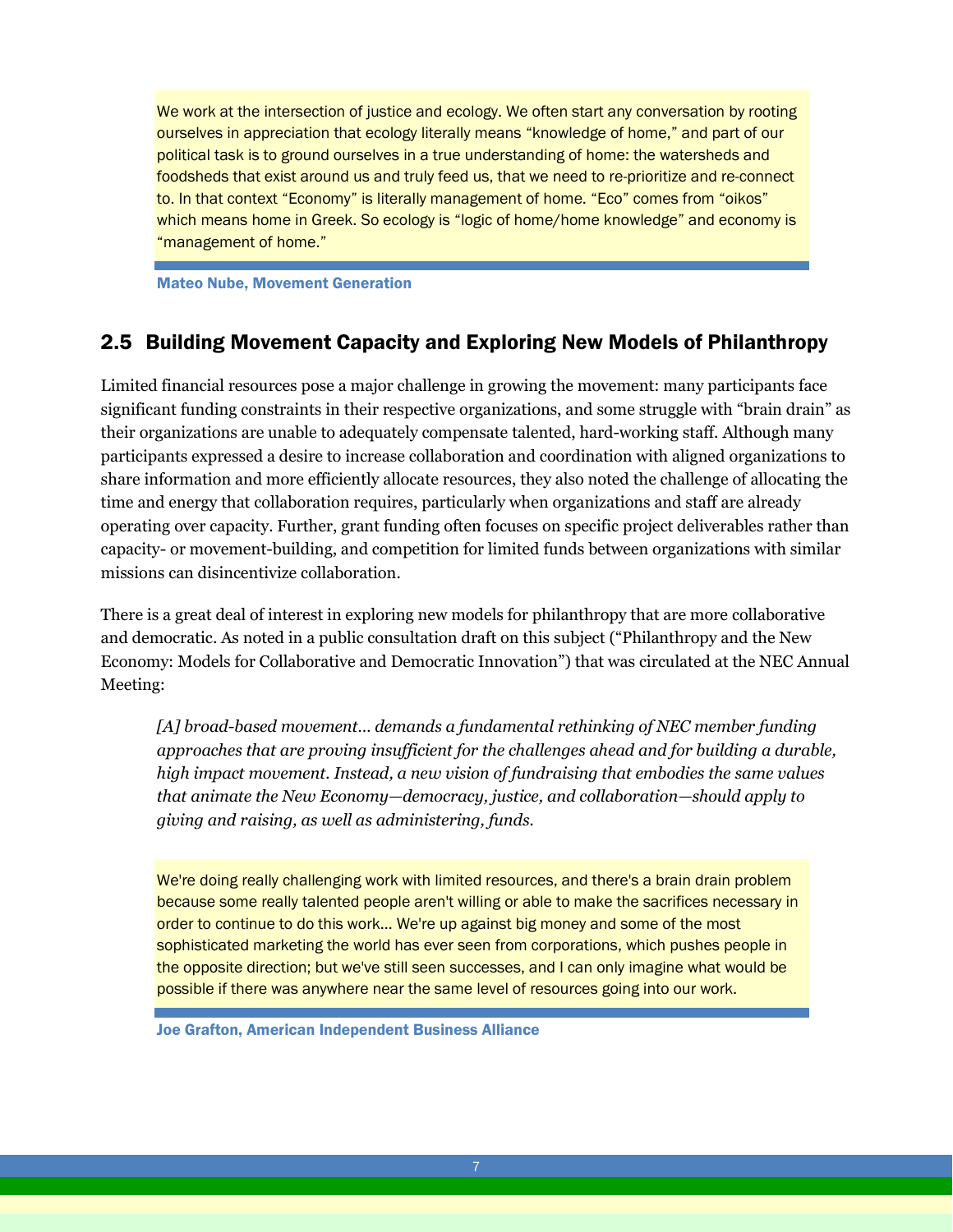The movement [building] piece isn't something that we should be doing in our spare time—it's something we should be doing at least half the time. Funders should say "we're going to fund you to work together." For a while I was doing this for free and could allocate my time as I wanted, but if you're trying to feed a family, particularly as a community organizer, which is pretty low-paid work, it's challenging. Collaboration is really hard, but that's what we need to be spending a lot of our time doing. For funders, this needs to be a top priority, and they need to have a deep understanding of the impact of this work.

Mira Luna, Shareable

…[W]ithin the new economy and more broadly in the environmental movement, philanthropy is calling the shots, and there's an unhealthy power relationship between the NGO community and philanthropy. The only way to fix that is to change the way philanthropy operates and the mechanism by which money is raised and sought and received, and who participates in all that.

Jon Scott, Singing Field Foundation & Clean Water Action

In five years I would love to see NEC being a leader in different models of philanthropy and being an advocate for redistributive practices of philanthropy as a necessary part of building a new economy.

Jackson Koepell, Soulardarity & Grand Aspirations

### <span id="page-10-0"></span>2.6 The Need for Significant Investment

Participants noted that in addition to the immediate need for funding to bolster movement capacity, significant new flows of capital will be needed to build out these efforts to a point where the New Economy begins to challenge the old one. This capital would need to come from a variety of sources, including, for example, the investment community—especially if major institutional investors, such as endowments and pension funds, decide to divest from fossil fuels and then re-invest in the new economy.

We don't need to identify and move trillions to identify and create a new [economic] center of gravity, just billions into new regenerative forms of production and creation. We can create many more jobs and many more opportunities for healthy livelihoods than the old dominant economy. One of the primary indicators of success will be identifying the pathways that enable capital to start moving into these news forms of infrastructure and production.

Mateo Nube, Movement Generation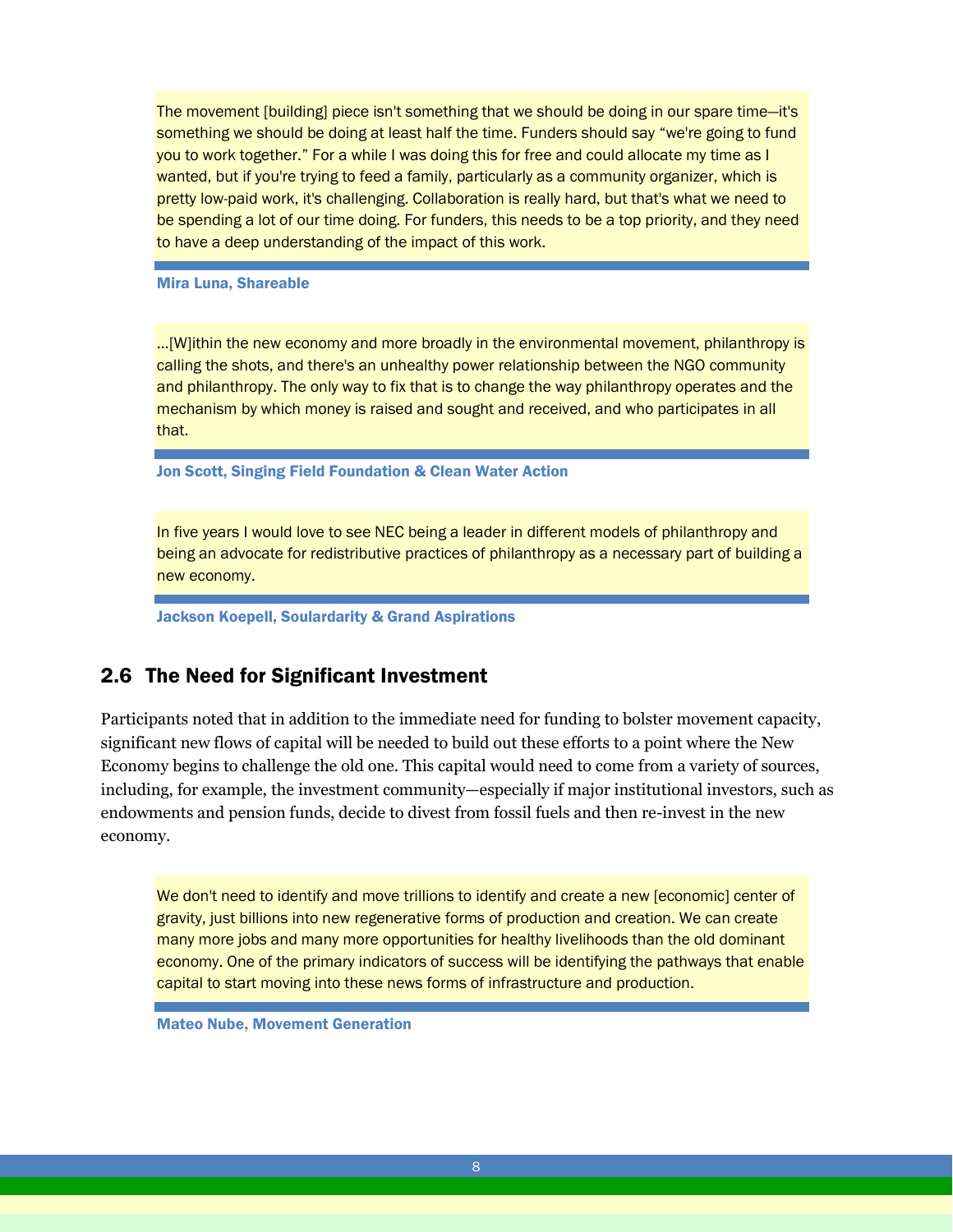…[T]his movement, other than the people who are doing it and are just regular people, is being driven by philanthropy. In most cases, organized philanthropy—meaning foundations—is 5% grants and 95% invested in the status quo in terms of economic systems. So, one of the things I'm most interested in is how to deploy that 95% of my foundation's assets in a way that is prudent and consistent with the mission and values of our family and will support the grantmaking that we want to do… So we've divested from fossil fuel companies and are diligently working to invest in things that are on the solution side of the ledger.

Jon Scott, Singing Field Foundation & Clean Water Action

### <span id="page-11-0"></span>2.7 Building Relationships to Support Cooperation, Collaboration and Emergence

Many participants noted the value of building relationships and trust among individuals and organizations within the movement, which will allow collaboration to emerge organically and authentically. This is foundational for vibrant neighborhoods and strong local economies, and for the movement as a whole. Given the multi-faceted nature of the movement, and the large number of initiatives that are coming together in its name, there is a concern about how effective any "top-down" organizing can be. At the same time, if the opportunities for connecting across organizations and silos are sufficient, there is a sense that it is possible for integrated and coordinated action to develop without centralized decisionmaking. Several interviewees specifically appreciated the role of the New Economy Coalition and CommonBound Conference as a container for fostering connection and collaboration.

NEC... has become a really powerful resource for small grassroots projects to be engaged with the kind of national strategy and backing by strategic thought on a broader level that's both giving funding and intellectual resources, bringing the national perspective of thought to grassroots groups and making sure the thoughts and ideas of grassroots group are expressed in national strategy... If NEC is really successful, it's supporting a tremendous amount of work and strategy, and not necessarily defining that strategy.

Jackson Koepell, Grand Aspirations & Soulardarity

Meg Wheatley and Deborah Frieze [have done] work around the whole process of emergence, and how networks occur, and what you can do to support the emergence of social phenomenon that you really want to see succeed: Name, Connect, Nourish, and Illuminate… Name it when it's occurring. Name where the leadership is occurring. Connect those people, and those movements to each other, so that they begin to self-organize into a network or new networks. Figure out what any of these networks need, in terms of nourishment—often it's just the process of connection, sometimes there are other things needed—and provide those. And then illuminate it all by telling the stories, because that's what really accelerates the whole process.

Sandy Wiggins, BALLE & RSF Social Finance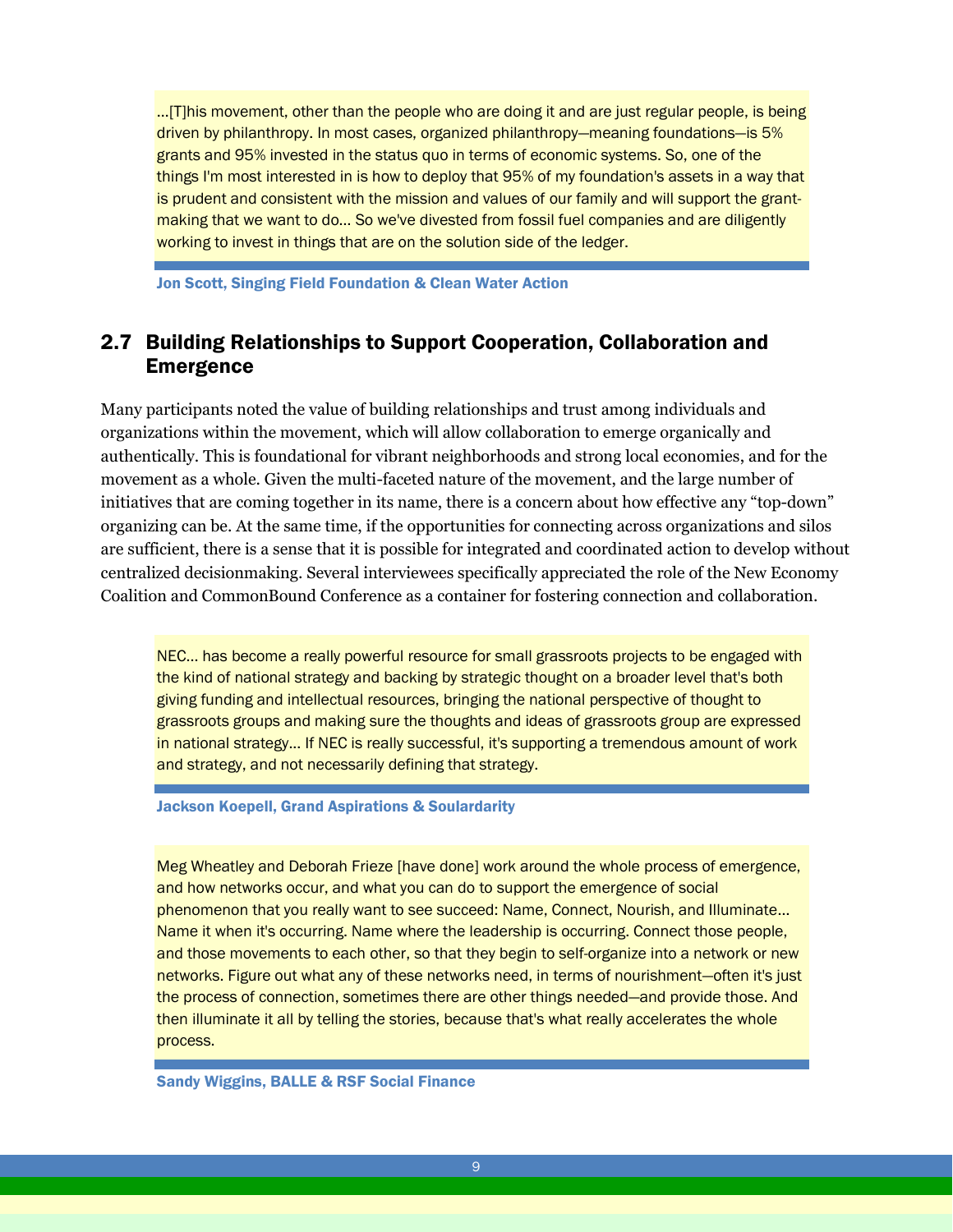Everyone talks about how the "siloing" really hurts us. It's so common to be in a session or a plenary with a Q&A and we're talking with a brilliant set of panelists, and someone says "well, what can we do about this?" and the response is "we need to engage labor, we need to engage the workers' rights movement, we need to look at sustainable development and economic models, etc." and everyone nods their head but then the conversation ends because no one in that room is working on those other issues.

This is where we feel that there's truly a useful space: for funders to work at intersections that move beyond the limitation of one issue area represented in most affinity groups. We're looking at alternatives in regard to how we are structured so that funders that want to work at those intersections are welcome, allowing them to plug in.

### Funder Advocate

As the [Shareable] network grows, the staff will step back and allow people to connect with each other. Otherwise it's just a nonprofit telling people what to do. A network helps people to share their dreams with each other, support each other. Initially we [may] have to broker relationships, but more and more those connections are being made, or after we broker them they take off on their own. It's a lot more authentic. The old organizing model is: "I go in with an agenda." [The new model] is empowerment, allow people to create their own destiny. It happens when a community is connected to itself, but also to other communities doing similar work.

### Mira Luna, Shareable

A favorite piece of graffiti from Montreal someone spray-painted is, "What we need is a new Messiah." Someone to solve our problems for us. But a strategy that is probably more desirable and more likely to succeed is to establish some common ground as a movement we all have different audiences, different voices, who we need to speak to and grow our respective audiences. The truth is there will be many stories, leaders, voices. Multiplicity is an advantage.

Michael Toye, Canadian Community Economic Development Network

### <span id="page-12-0"></span>2.8 The Need for Local Power and Deep Democracy

The old economy concentrates power in the hands of the few: large corporations dominate the economic and political systems, management commands and controls workers, while state and national policies and laws often override the ability of communities to determine their own fate and undermine the capacity to think and act at the bioregional level. Indeed, the very notion that there is "an economy"—as opposed to a vast multiplicity of economic realms and activities—signifies the degree to which our economic thinking has become centralized.

Many leaders in the CRNE movement emphasize the importance of building grassroots capacity and shifting power and decision-making to the local level, consistent with a core set of principles such as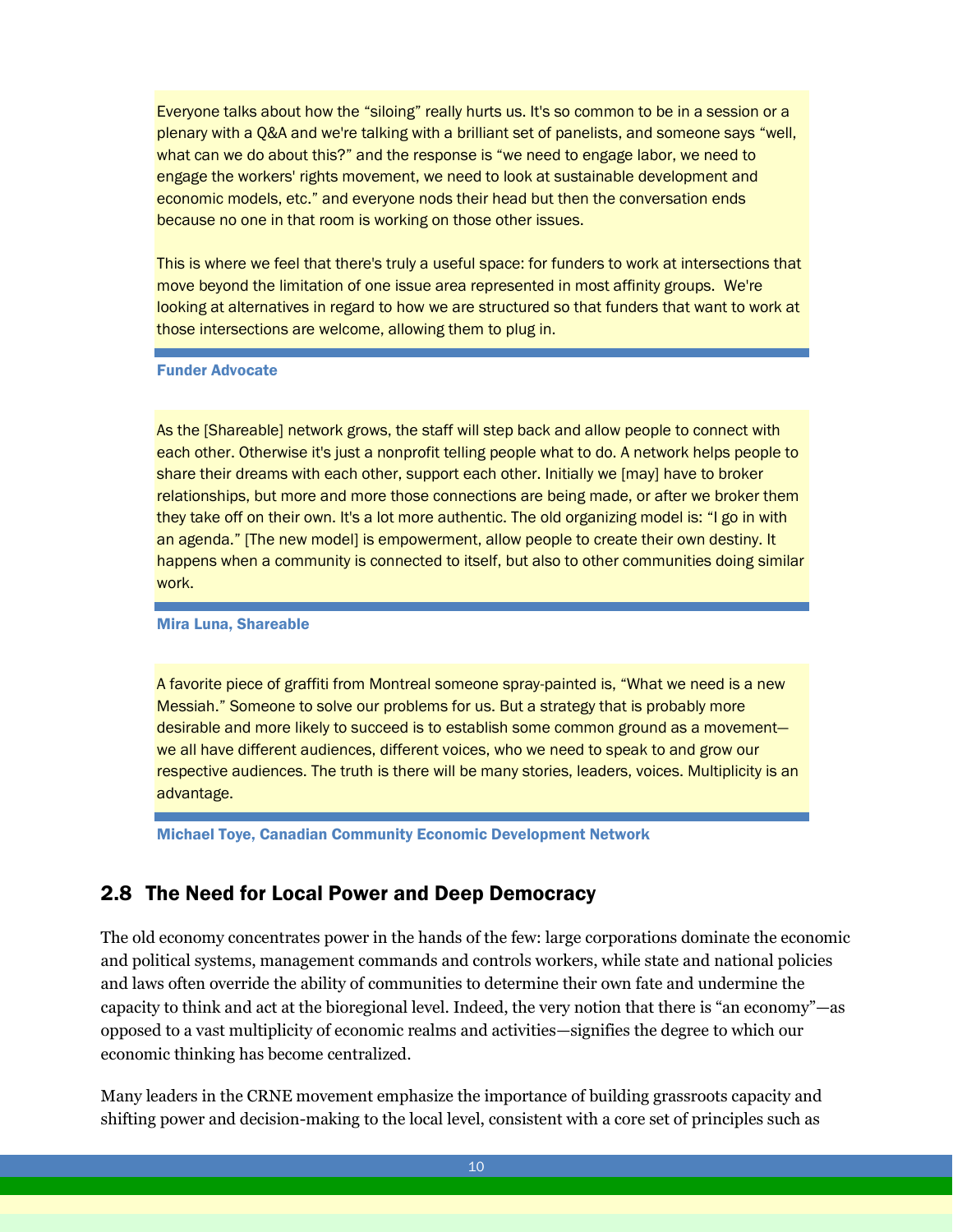social justice and environmental sustainability. This is reflected, for example, in support for worker cooperatives, building local economies, participatory budgeting, developing political strategies at the grassroots level, and confronting the political power of major corporations.

Both in descriptions of how their efforts have played out and in their visions for the future, leaders in the movement consistently emphasized the importance of strong ties to community, and deep relationships within communities. The "old-fashioned" values of trust, reciprocity, mutual support, and working for the common good animate their stories, and they point to these factors as critical to creating sustainable local and regional economic systems.

There's not one economy—that's a cultural construct that's been forced upon us. Really what we need is many economies.

Mateo Nube, Movement Generation

In Greensboro, NC we're launching a community grocery store in a longstanding food desert in an urban community...and last week, I was meeting with a County Commissioner. They're trying to figure out how to move county money to help open the grocery store, and to have an ongoing piece of the public health budget directed at food deserts. The reason they are taking this seriously is because of all the people power generated through two years of work. It's not uncommon for 150 people to show up at a City Council meeting…

Marnie Thompson, Fund for Democratic Communities (from May 13 group conversation)

# <span id="page-13-0"></span>2.9 Opposing the Old Economy

In one sense, the CRNE movement is a classic example of Buckminster Fuller's famous dictum: "You never change things by fighting the existing reality. To change something, build a new model that makes the existing model obsolete." But it is also widely acknowledged by movement leaders that the old economy probably isn't going down without a fight. Indeed, the forces of "business as usual" have already begun challenging some CRNE initiatives, and we can expect increasing resistance from stakeholders in the dominant economy as the New Economy grows to the point where it is recognized in the mainstream as a real threat.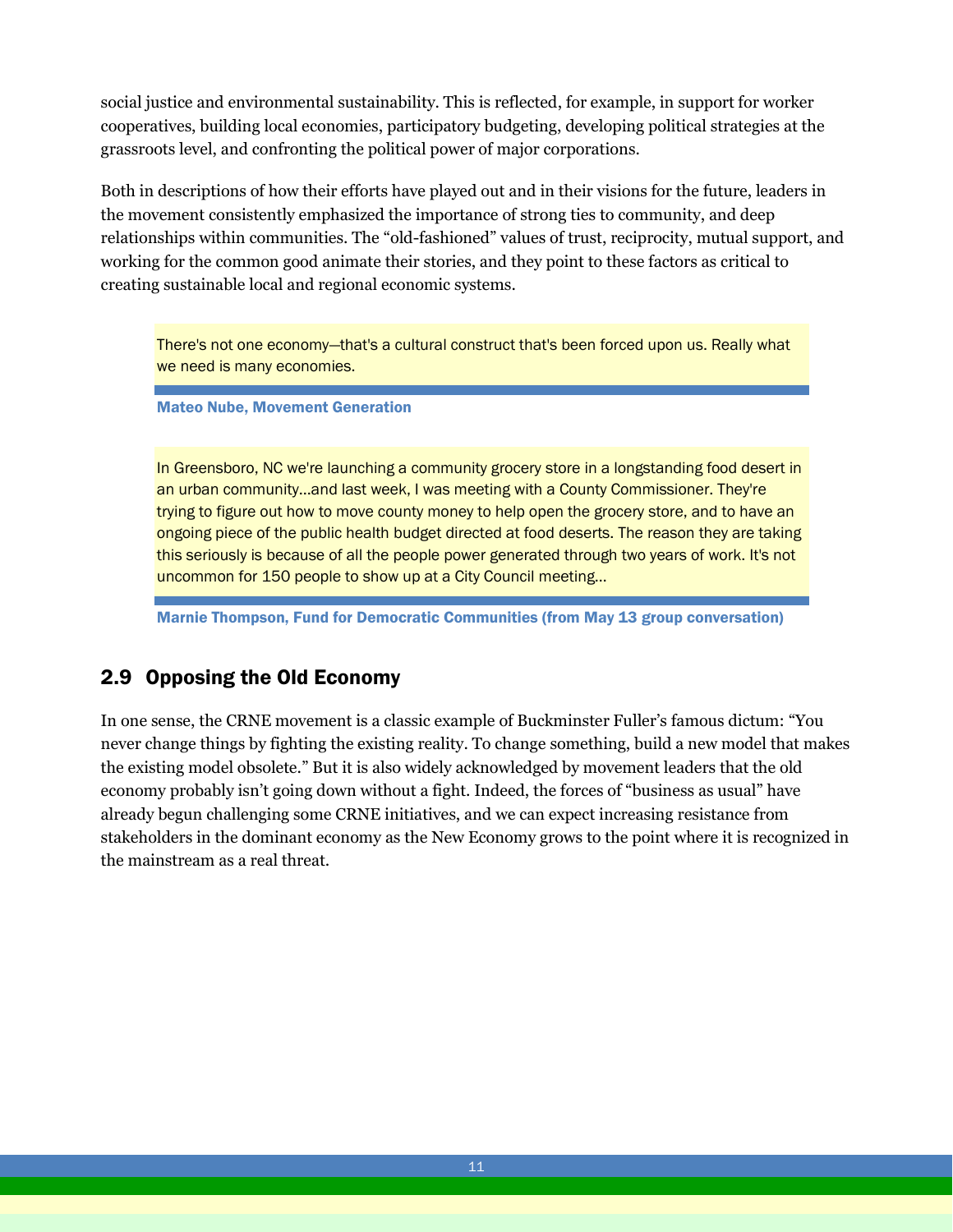What's very, very alive and has us all very excited and commands a lot of our programmatic and conceptual attention is precisely the creation of a visionary and oppositional economy that can serve as the new way forth, given this tremendous moment of transition we're in... When I use the phrase "oppositional economy" I don't mean just naming something we're against, but by oppositional we mean creating a set of economies that are contesting actively for access to capital, labor, water, and land so that it can create a new center of gravity... [W]e're very invested in many aspects of that work, from the nuts and bolts of what it looks like to really give expression to the "invest" side of the divestment campaign as it relates to fossil fuels specifically. And conceptually we're very engaged and committed to deep political education in many sectors of civil society that relate to creating a common sense of vision and strategic alignment around this visionary and oppositional economy...

[A]s we start talking about what the new or oppositional economy looks like, it's really important to ground in the pillars of what the new economy are, to then appreciate what it is that we're building and moving towards. We're currently in the "banks and tanks" economy rooted in "bosses, bulldozers, and buying."

### Mateo Nube, Movement Generation

[In five years] if we are wildly successful we will have triggered some virulent resistance. If we're successful in really building out these alternative models we'll be challenging the governance structures which surround them and trigger larger and more serious fights that get at the core of what makes this economic structure tick. I'm not sure exactly what those fights look like, but if we're successful we're going to be generating conflict in places and that conflict will be necessary to have the whole system transition. At the table [at CommonBound] we were talking about the very real possibility that in 5-10 years there are cities in the US that are under martial law because the new economy work happening will be ungovernable by the current system—and it came up that Detroit is one of the places where that could happen.

Jackson Koepell, Grand Aspirations & Soulardarity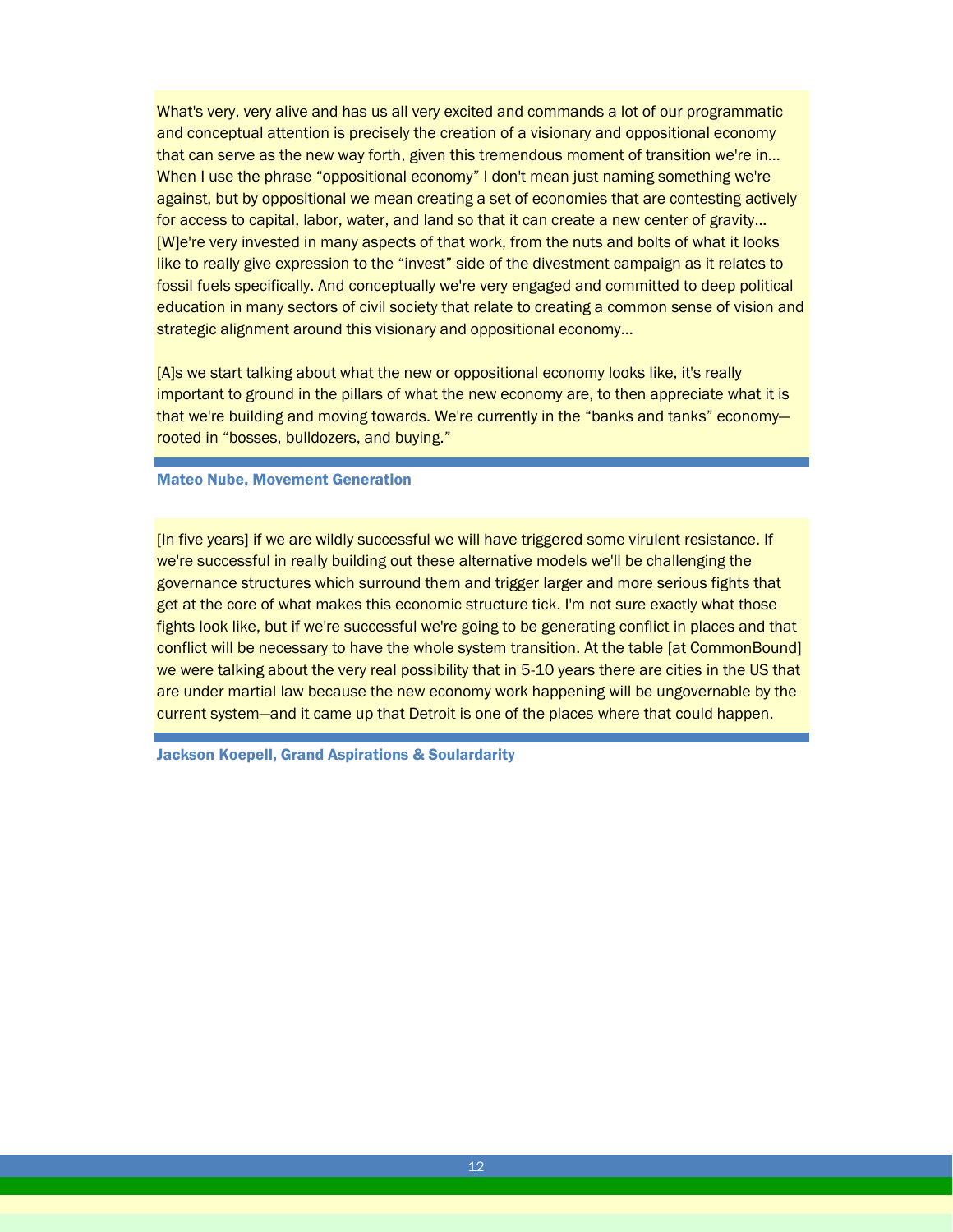# <span id="page-15-0"></span>3 Tensions

Although there is broad alignment in many respects within the CRNE movement and its various components, there are also areas of tension, inviting deeper inquiry and consideration of difficult questions, such as:

- 1. Addressing inequality and limits to growth
- 2. Capitalism and the New Economy
- 3. Getting from here to there: urgency, strategy, and emergence

# <span id="page-15-1"></span>3.1 Addressing Inequality and Limits to Growth

While interviewees generally recognized the importance of human and environmental well-being, only a few mentioned explicitly that their respective organizations are deeply committed to both social justice and ecological balance as central pillars of the New Economy.

We know that, in aggregate, current human economic activity consumes natural resources and produces huge amounts of waste faster than the planet's ecosystems can regenerate. A sustainable economy—one that can support existing and future levels of human life—must operate within nature's bounds. This will require reduced levels of resource consumption, and is not compatible with an economy that requires infinite growth. Moreover, as several leaders in the movement point out explicitly, the extractive and exploitative economy has left millions of people within the United States and billions around the world in poverty, unable to meet basic needs, while concentrating wealth in the hands of a relative few.

Realizing the vision of an economy that works for all and respects nature's limits will require commitment to both. In practice, meeting the basic needs of over seven billion people without growing the old economy further implies a need to reallocate how natural resources—and, ultimately, economic and political power—are distributed.

Increasing alignment around the practical implications of committing to both social justice and ecological balance—and having both issues inform organizations' work—is fertile ground for deeper exploration within the CRNE movement.

In terms of the national discourse, we understand that there's an issue of climate change and an issue of inequality…to address inequality sometimes it's said that we just need to "grow the pie," but that conflicts with the need for ecological sustainability... We need to raise the bottom to meet basic human needs, but also bring down the top (by restructuring the money system, worker ownership, and new forms of ownership).

Noel Ortega, Institute for Policy Studies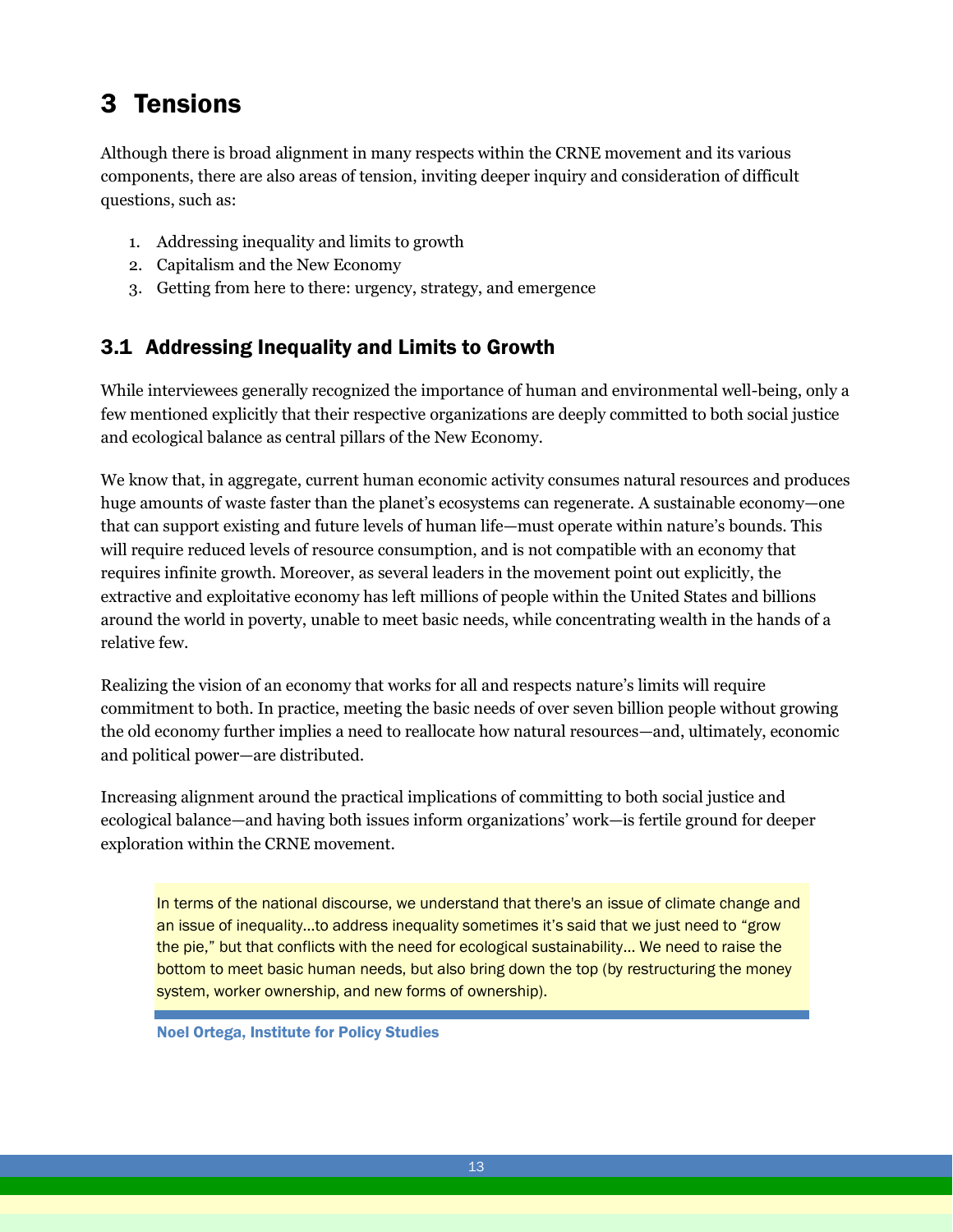…[F]or years and years we've talked about the three Es: economy, environment, and equity. It's easy to talk about environment, easy to talk about economy, but when it comes to social equity, it's kind of a third rail. In my fifteen years at the Leadership Institute, I've come to believe that equity might be the most critical. We can't just focus on economy and environment and expect the equity piece to take care of itself.

Rick Theis, Leadership Institute for Ecology and the Economy

# <span id="page-16-0"></span>3.2 Capitalism and the New Economy

Within the broad coalition that makes up the movement, there is a wide spectrum of thinking on capitalism. Some CRNE leaders still see it as the only system that can organize a complex economy with billions of participants. They readily acknowledge that major reforms in capitalism are needed to level the playing field for small businesses and communities, but they are not calling for its demise, and they are concerned that doing so might marginalize the movement. Embracing capitalism, as they see it, offers the opportunity to ally with powerful mainstream forces and organizations, such as local chambers of commerce and government, and perhaps corporations as well.

Other CRNE leaders spoke of the need for a new paradigm that is neither capitalist nor socialist, but is based on cooperation and democracy at all levels. They argue that the profit motive is inherently limiting, as so much of what people value has no meaningful price. The old economy's needs for profit, growth, and high returns on private investment are all incompatible with a finite planet. They also suggest that an economy that leaves no one behind is impossible within a capitalist system because competition and selfishness are favored over cooperation and interdependence.

For us, the question is how do we talk about alternatives to capitalism in a way that doesn't immediately alienate people—including funders, which I think is part of the reason why some organizations are afraid to offer a broader analysis—but also how to talk about alternatives to capitalism in a coherent way... It seems like our generation of young adults see it more as common sense that capitalism is responsible for massive wealth disparities and concentration of wealth, and if not transformed it is going to lead the human species to potential ecological disaster.

Aaron Tanaka, Boston Impact Initiative & Center for Economic Democracy

# <span id="page-16-1"></span>3.3 Getting from Here to There: Urgency, Strategy, and Emergence

Transitioning to a New Economy is an incredibly complex and challenging task, which could reasonably take many decades to achieve. At the same time, we face an immediate need for change of course.

An important consideration for the CRNE movement is how to balance the desire for urgent, highimpact action, and at the same time respect the characteristics inherent to building truly resilient communities and sustainable new economies: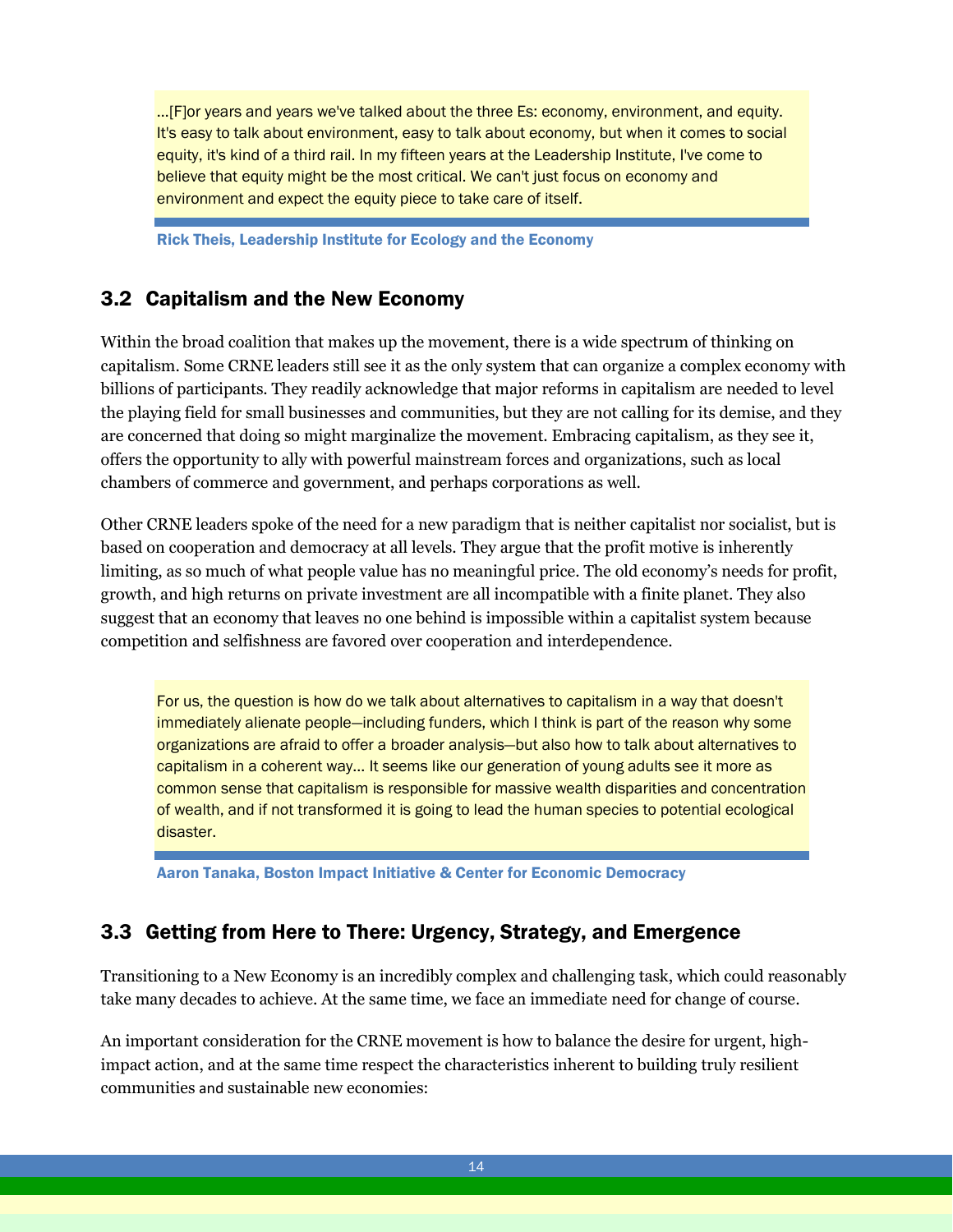- a highly diverse set of organizations and initiatives,
- the need for many "new economies" to reflect local and bioregional contexts, and
- the value of deep democracy that supports spreading decision-making power among all stakeholders.

The intersection of urgency and differing theories of change among movement leaders has generated a spectrum of thinking around *strategy*, including the following:

- Expert/leader-driven strategic planning to create rapid change,
- Longer-term strategic planning and alliances to coordinate and support grassroots action,
- Emergence via new narratives, processes to increase communications, connections, and collaboration, and models for philanthropy and investment that decentralize decision-making and flows of funds.

These approaches are not mutually exclusive—nor do they fully capture the breadth and diversity of thought within the movement—but they do contribute to the dynamics of conversations around urgency and strategy.

What was exciting about the five years following the NEC conference is that there was a real concrete effort made to articulate a vision, a sense of a shared horizon about where we wanted to go and how all these different pieces of the new economy fit together.... Having effective networks to actually communicate that proved to be really essential in helping these developments accelerate each other.

John Duda, Democracy Collaborative (envisioning the movement five years from now)

[O]ver the next five years…, that level of coordinated muscle was applied in these very strategic arenas [and] in several areas across the country people took bold, audacious steps toward the implementation of these new forms of visionary and opposition economy. [And] the larger body acted in coordination to support it and made [those] bold moves succeed.

Mateo Nube, Movement Generation (envisioning the movement five years from now)

None of this can be forced. It's happening on its own. It's emergent activity. It's part of that evolutionary trajectory. But what we can do to support it is to be constantly scanning for it.

### Sandy Wiggins, BALLE & RSF Social Finance

What is the best, most effective, most elegant way of collaborating and working together for greatest gain, and what could those systems look like? What's that architecture and communications structure that's as simple as possible but gives enough bones to the structure so it is coherent and strong? What do the groups on the ground want?

Carolyne Stayton, Transition US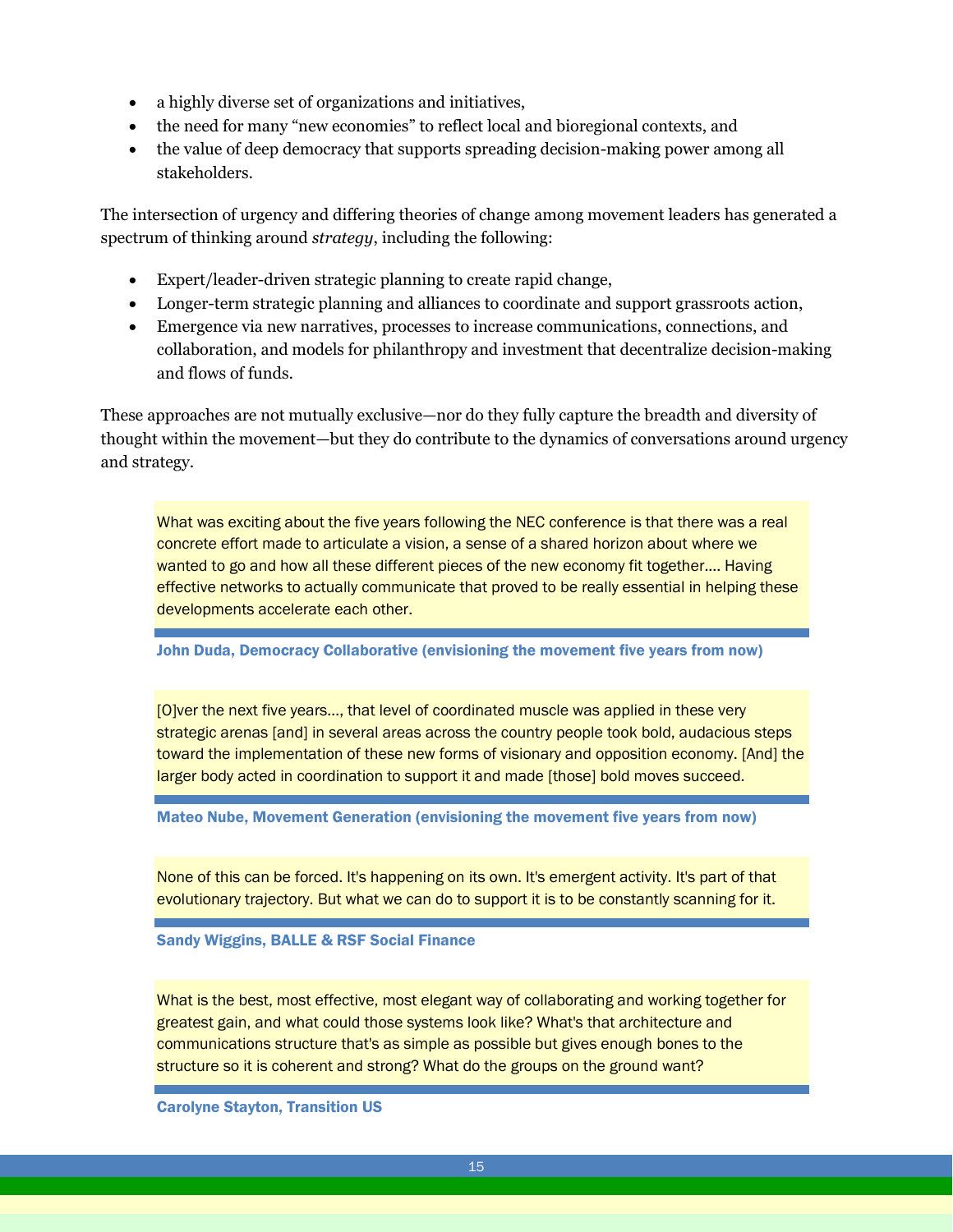# <span id="page-18-0"></span>4 Visions of the Future

We asked participants to look back from a future five years from now in which the CRNE movement has succeeded "wildly":

The community owns its own energy, owns common land together, has common telecommunications services. The commons has grown—it had been shrinking—and this network of [sharing] cities has really blossomed and is taking ownership of its own destiny. The models that are emerging are being spread through the network, virally and organically, replicating in a way that reflects each community's culture and goals. And when I say sharing I mean anything from public banking and alternative currencies, housing and food cooperatives, Makerspaces and art collectives.

#### Mira Luna, Shareable

Today, as for the last several years, the US Census Bureau has finished its third random survey of the happiness of all of America, because this is the indicator used by federal policymakers to guide our future. States and localities are following suit.

#### Laura Musikanski, The Happiness Alliance

Across place, these new forms of economy are rooted in diverse forms of leadership. For example, immigrant communities of the South of the US have literally been at the heel of the boot of the dominant economy, but are now located at the center of these new forms of democratic governance. There is a truly multi-racial expression, a cross-class expression of leadership and creation and vision and application being manifested everywhere that gives life to what deep democracy means from the workplace up to the statehouse.

#### Mateo Nube, Movement Generation

There are now hundreds of 'Local Economy' or 'Livability Centers' across the United States. They're in small rural towns, suburbs and neighborhoods in big cities—Chicago has five of them! They are physical centers and the go-to place for education, action and starting new local businesses. The Centers are the focal point for the sustainability movement in each location. And they ROCK! They are totally supported by a diverse array of income streams.

#### Kelley Rajala, Livability Project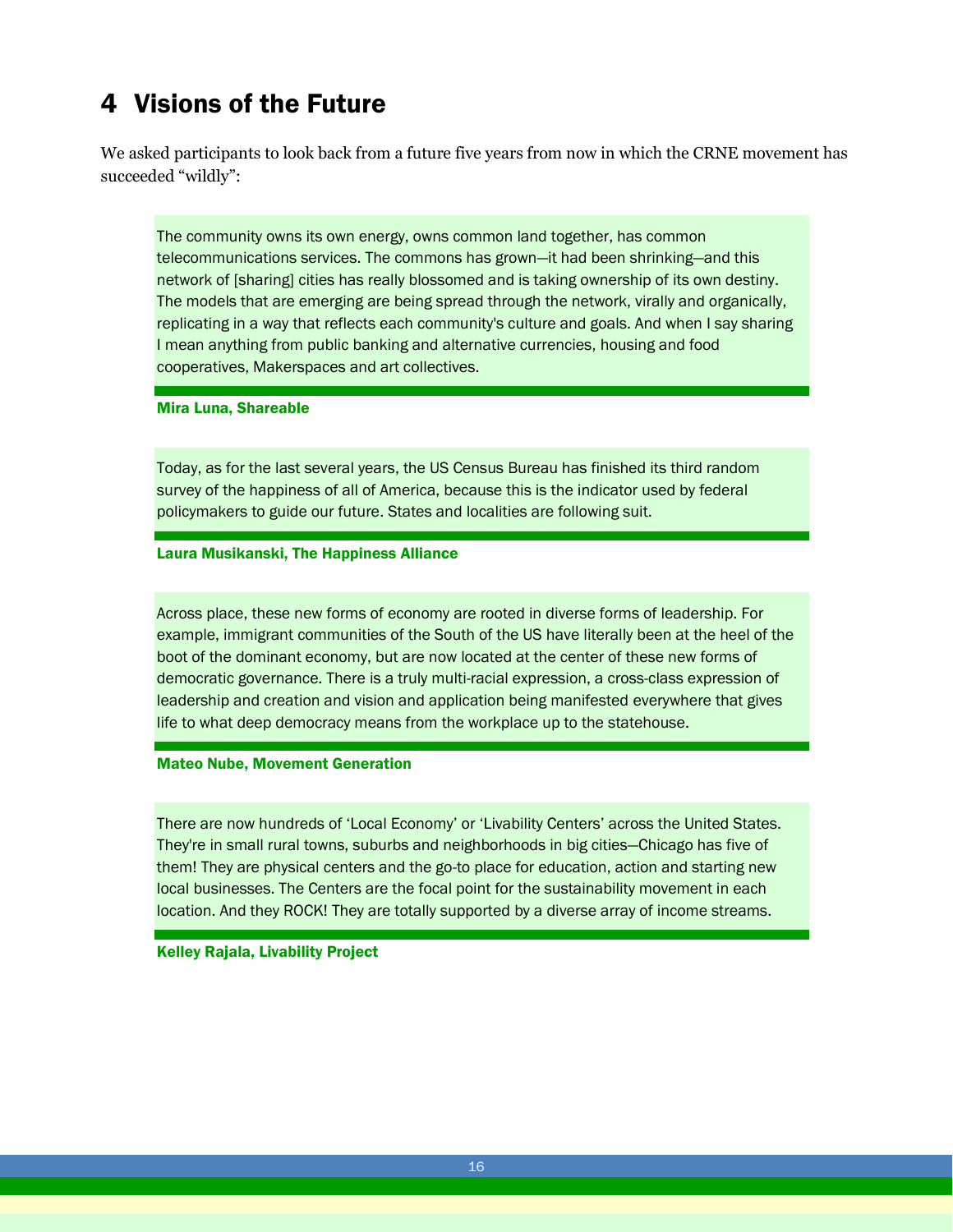The NEC gathered a lot of groups and built it to a scale that involved almost everyone. The most exciting thing was a system/mechanism to share information rapidly throughout the network. The more that happened the more real it became. People built stronger relationships and connected, building the foundation for a stronger movement. People were very dynamic, able to respond quickly to different issues but at the same time very focused. As things progressively got worse, the NEC was there as a solution. When the country was ready, NEC had already built the system to transition to, and we [did] that without society collapsing.

#### Noel Ortega, Institute for Policy Studies

The collapse of the old economic paradigm happened a lot faster than we thought it would, in part because the divestment movement on campuses across the country really accelerated, and universities were looking to move millions and millions of dollars into different kinds of investments, which helped catalyze the idea that there was a scalable future in some of these kinds of investments. Seeing this take off over the last five years, cities understanding this is a much better way of doing economic development than just handing money to corporations. Anyone looking at economic policy could have seen that the old approach—lobbing suitcases of money at big corporations and hoping they created a few jobs—was ridiculous and a massive race to the bottom.

#### John Duda, Democracy Collaborative

We're living in a world where localism is thriving and communities are thriving and resilient. They're drawing their critical resources from the locality or region: food, energy, water, fiber, in particular. People have *en masse* recognized that not only is this a more sustainable way to live, it's a happier way to live. By engaging in local commerce and local economic activity, they're building relationships and building community, and those are the things that are most satisfying to human beings.

The global economy has shifted dramatically. Large, publicly traded corporations have transformed into whole new kinds of institutions with different ownership structures. Any industry that operates at a global level–because we're never going to produce jet engines or computers in every community in the world–are doing it in a way that capitalizes on the ability to draw from these local economies, and they have ownership structures that create deep accountability for everything that they do, not just in terms for the natural environment, but in terms of their employees and the people they impact through their value chain, as well as their customers.

Sandy Wiggins, BALLE & RSF Social Finance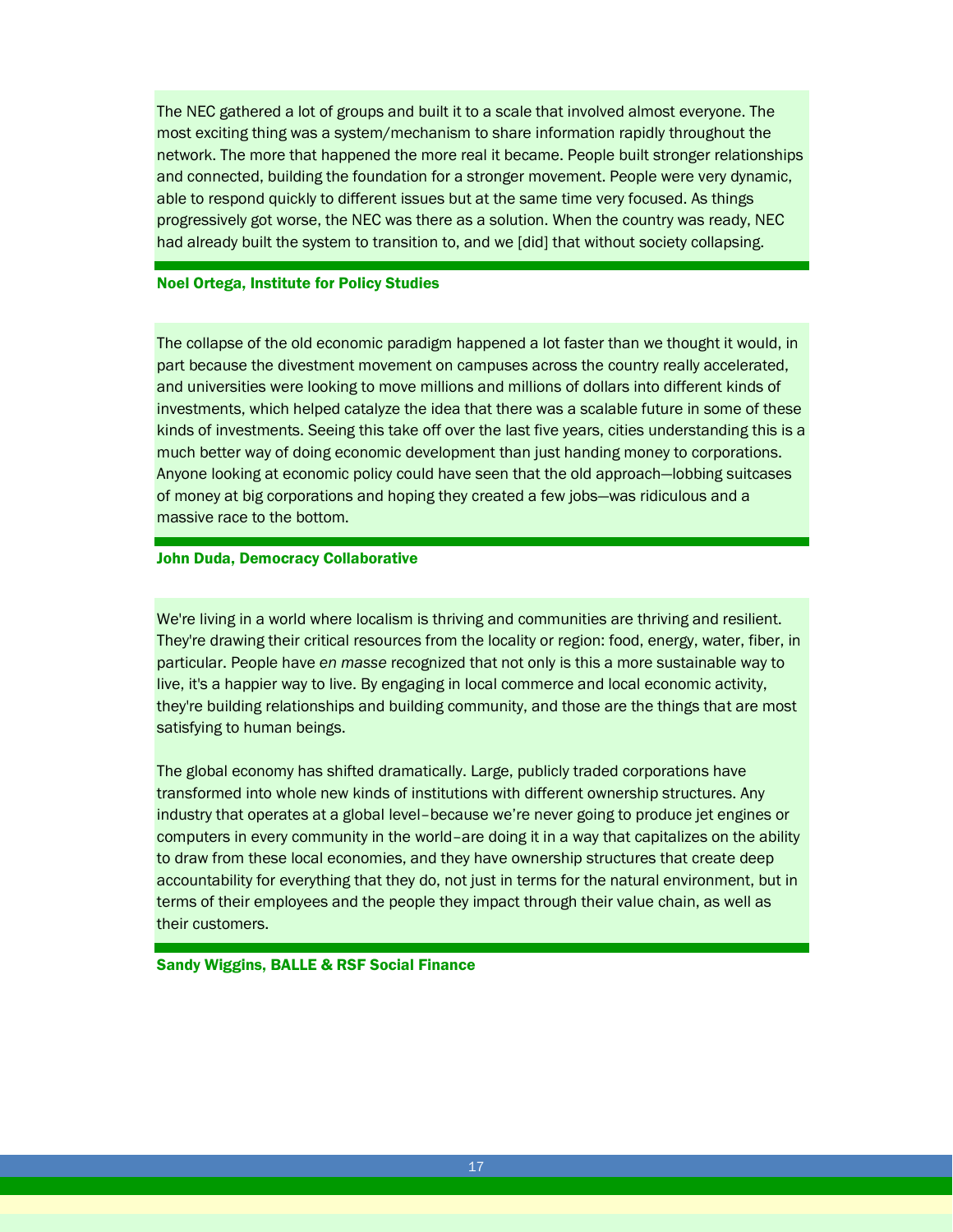Five years from now I really see myself still living in or near Highland Park. I think we've certainly succeeded in setting up 200 solar streetlights that are owned by an awesome cooperative that has massive voluntary participation from around the city—thousands of people engaged with it. That cooperative is connecting folks who normally wouldn't have access to resources for energy efficiency and renewable energy projects for their homes.

The cooperative is also doing community-centered sustainable development projects in the city—gardens and huge take-back of the 50% of land that is owned by the city—by current residents, we're seeing a lot of local food and a new storm water management structure. I'm also seeing that this cooperative that owns and manages the streetlights is also becoming an increasingly powerful voice in affecting the development plans for the city and creating really strong community benefits agreements and other mechanisms for ensuring the community benefits as the city develops in a sustainable way.

#### Jackson Koepell, Grand Aspirations & Soulardarity

Because of what I've done deliberately, together with others, both in philanthropy and in the nonprofit community, the nonprofit community is healthier and has more resources, and is on closer-to-equal footing with the philanthropic community that supports them. Narrowly, we're talking about just environmental groups, but a fairly broad definition of what that means.

This has happened because of the investments my foundation and others have made in community enterprises, and in alternatives to coal and [other] fossil fuels, and in companies with a social benefit mission. And also, innovating in philanthropy so there are more ways for people to participate, both on the giving and receiving side… So there's a more vibrant environmental nonprofit community with more members and more donors of all types, and more resource-generating mechanisms.

#### Jon Scott, Singing Field Foundation & Clean Water Action

There's economic power at the local level and more cooperation than competition. It's a mature ecosystem, symbiotic, and different organizations have their niches. In 2019 we see businesses are more locally owned. Most assets are held collectively since we've identified that that is the most advantageous way to live. There's a lot more inter-connectedness and connectedness in our locales. Community wealth is measured not by GDP but in the health of relationships of mutual support and cooperation, on the well-being of community.

Carolyne Stayton, Transition US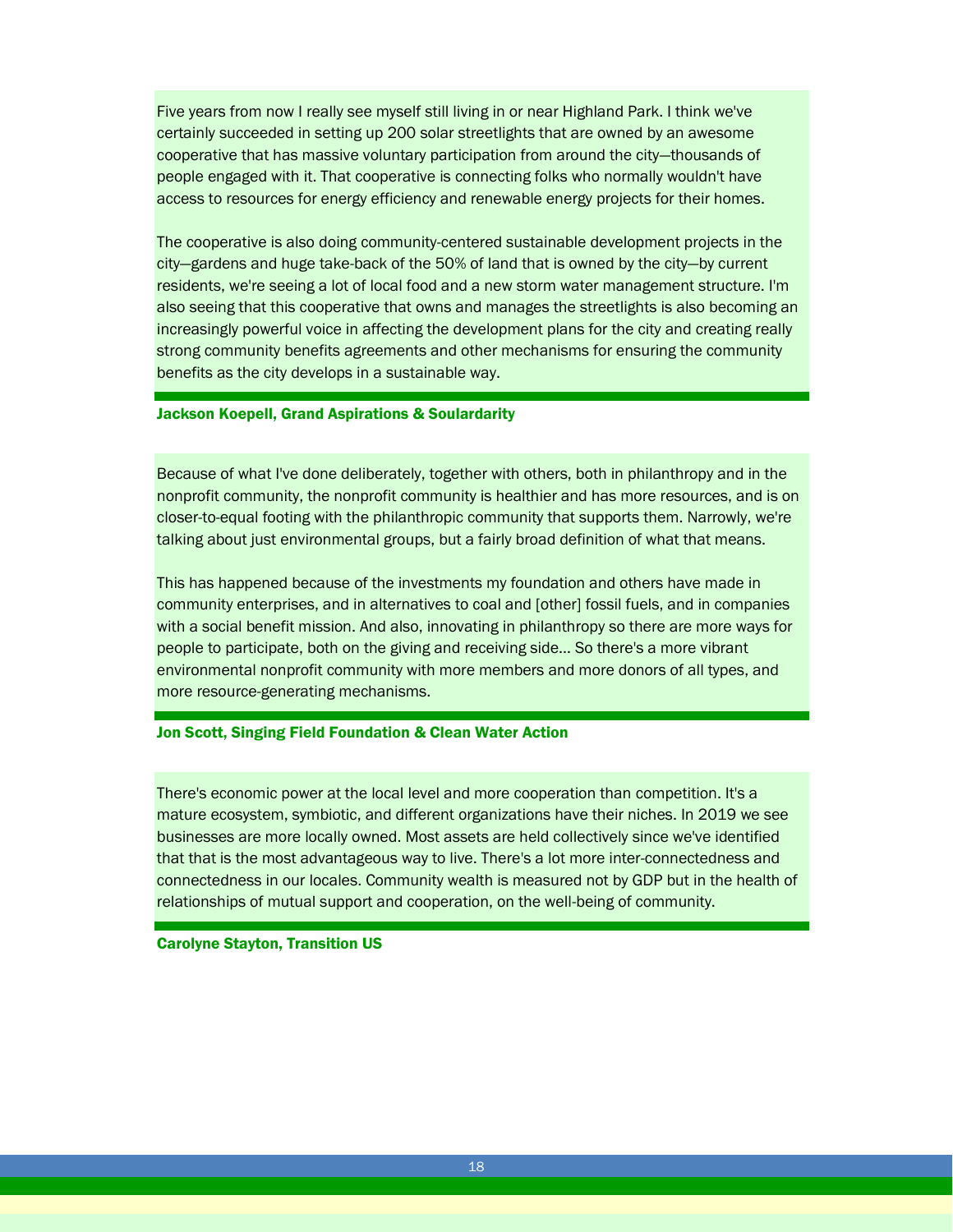There's been a rebirth in entrepreneurship. The world is talking about the great economic revitalization of the United States. We see businesses being formed in a variety of structures privately & cooperatively owned, B corps & community owned businesses. Through that there has been an incredible boom in job creation. Unemployment is at record lows, and it's due to GOOD jobs with a living wage and advancement opportunity being provided. We've seen a fundamental paradigm shift in the world of finance. Less than 1% of people in the country previously invested locally, now more than half of people with individual investment portfolios are investing in local businesses.

We're seeing a fundamental culture shift. People have rejected the idea of consumerism, and have made the desire for things the antithesis of cool. It's even making its way into the suburbs, with people thinking differently in the most "strip-malled" places in the country. Quality matters more than getting the cheapest item possible. Where their dollar goes is an exercise in where their power goes, so people are making more informed decisions about the long term consequences of their purchases… It's a rebirth of American culture and one that focuses on collectivism and bringing people together as opposed to looking for our differences.

Joe Grafton, American Independent Business Alliance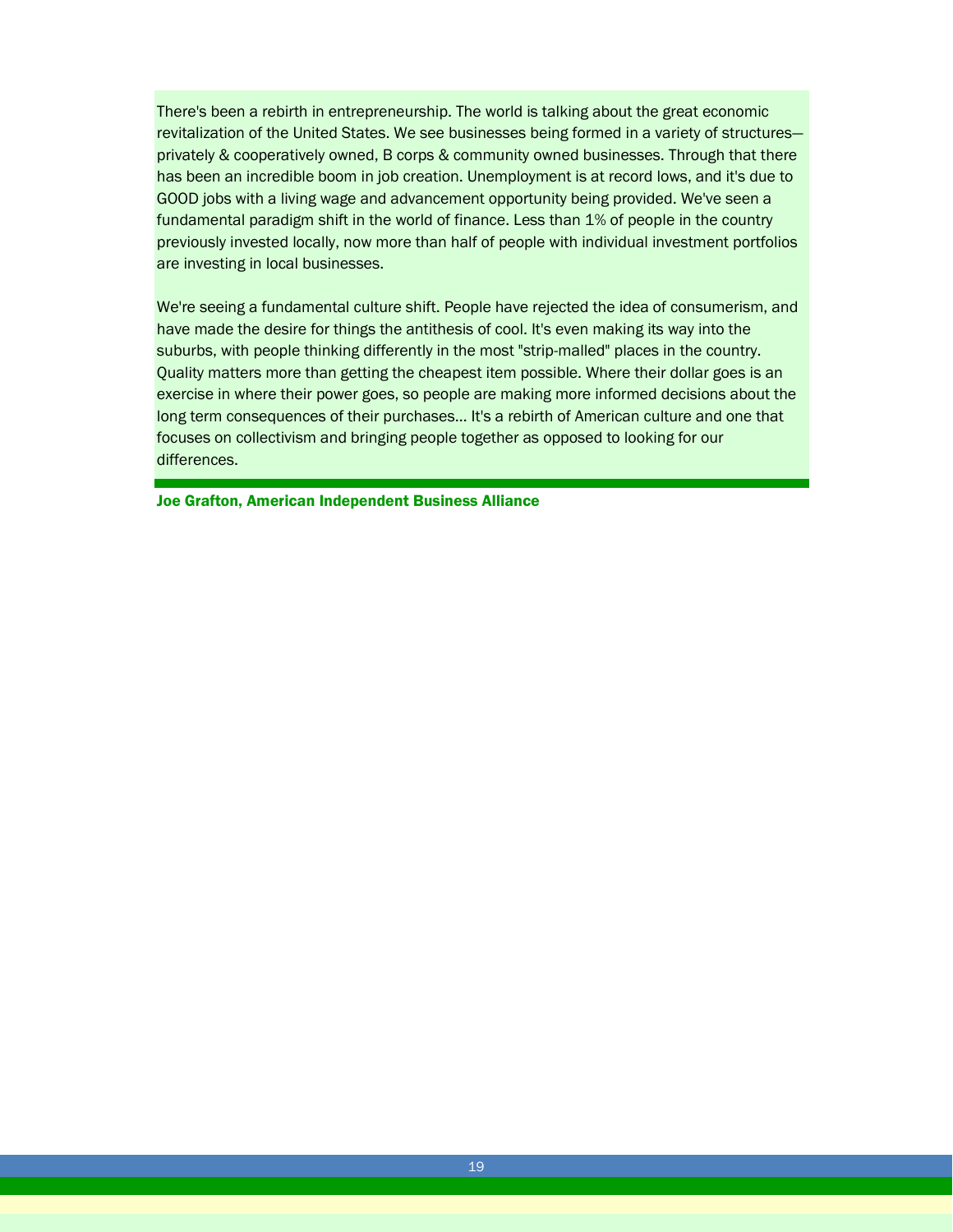# <span id="page-22-0"></span>5 Conclusion

Symbolic of the healthier, more responsive, and more resilient communities and economies we seek to create, the Community Resilience & New Economy (CRNE) movement takes the shape of a dynamic ecosystem within which different organizations working on community-building, economic activity, advocacy, and funding serve unique but interdependent roles. These diverse stakeholders find common ground in the understanding that the old economy must be fundamentally transformed and rebuilt on values of social justice, ecological sustainability, resilient and thriving communities, fulfilling lives and relationships, and more.

The recognition of this common ground has produced new energy and synergy in the CRNE movement, and given many of its members greater clarity about the kind of new narrative needed to make the mainstream case for systemic transformation. Through authentic collaboration, relationships built on trust, and opportunities to connect and learn from each other, individuals and organizations within the CRNE movement are increasingly aligning around shared values and visions. The potential of this vibrant movement—refreshing in its holistic approach and willingness to take on arguably the most complex, harmful, and deeply entrenched challenges of our time—was a powerful theme that wove through many of our interviews, and it filled the air at the CommonBound conference.

It took global capitalism some 400 years and a treasure trove of resources to arrive at today's worlddominating form. In contrast, the New Economy and Community Resilience movements—though they acknowledge an intellectual, moral, and inspirational debt owed to the many movements that preceded them—have been emerging for only a few decades. Powerful, paradigm-shifting work is already happening within and among communities and organizations, yet an immense amount of capacitybuilding and resources are needed to realize the goals of the CRNE movement.

Then again, as several of the leaders noted, even something as seemingly entrenched as global capitalism might unwind at any moment, due to an unexpected event or the crossing of some unseen tipping point. Thus even an emergent process of change has the potential to take hold very rapidly. Meanwhile, efforts to build a new economy and thriving, resilient communities will require patience, rejecting the prevailing economic ideals of speed, efficiency, and "scaling-up" at the expense of the movement's core values.

There is an important role for further conversation around the core values of the CRNE movement, including the relative importance of social justice, ecological balance, and empowered communities as central pillars, and the level of shared commitment to those values.

There is an even more important role for creating "facts on the ground": dynamic, adaptive, and inclusive examples that attract participation far beyond "the choir." These might be developed through strategic planning and organized action, or they might emerge as the diverse players within the movement connect, cross-pollinate, and self-organize. In either case, more resources—especially funding—will be needed for the movement to infiltrate the mainstream. As many movement leaders remarked, demonstrating to people that a far better future is indeed possible is the most compelling way to make the case for change.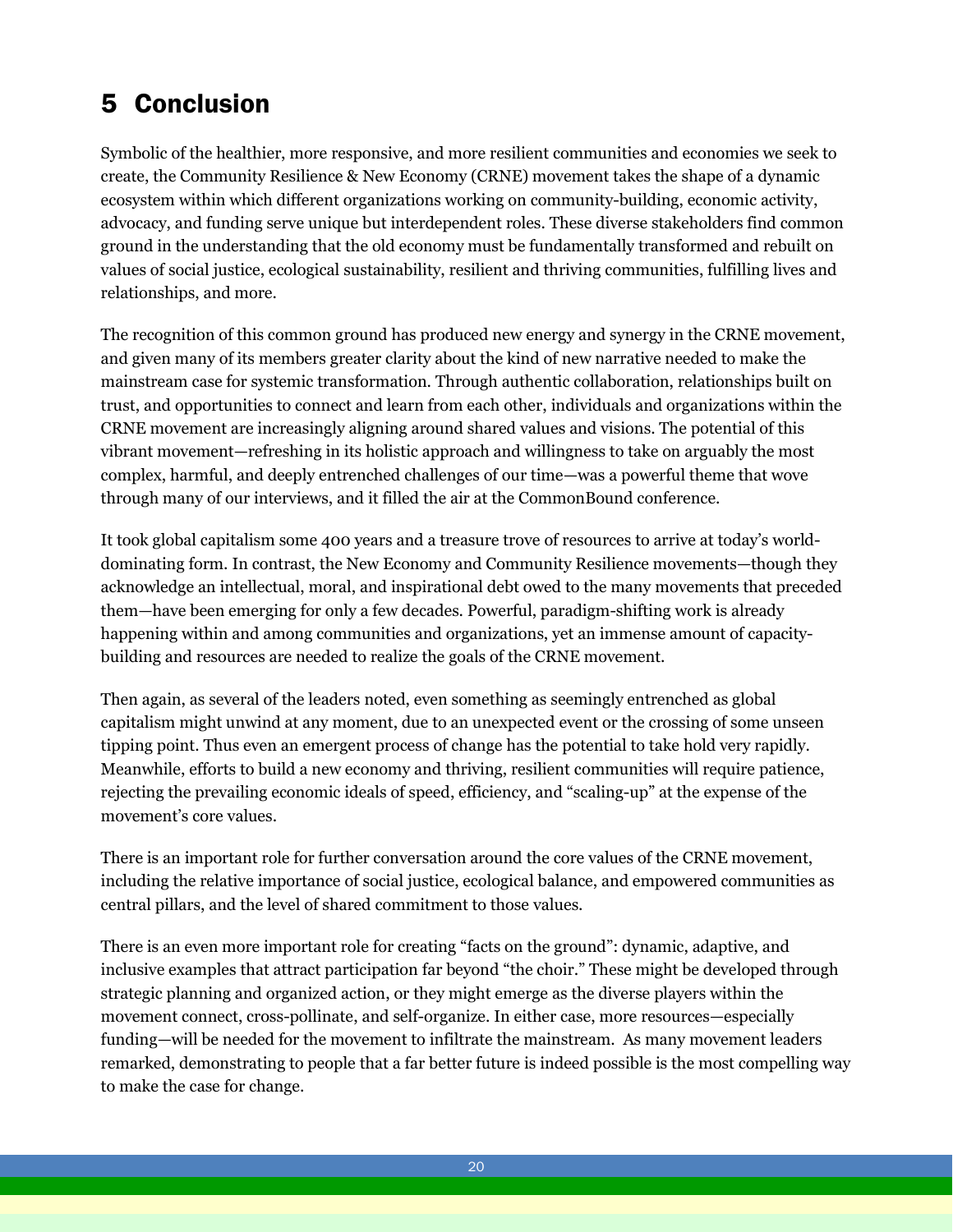And, as these leaders explained—both directly and through the stories they shared—Community Resilience and New Economy efforts almost invariably reinforce each other. For example, the success of New Economy efforts often depend on the relationships that undergird resilient communities. Likewise, communities are strengthened by new economic models that invest in people and place.

We are inspired by the stories and possibilities raised by the leaders we met through this project, and look forward to supporting and reporting on these and thousands of other efforts at Post Carbon Institute's [resilience.org](http://www.resilience.org/) website (where full transcripts of the interviews from this project are posted). We hope the voices, visions, and reflections shared in this report will contribute to the richness of building a thoughtful and effective movement for thriving, resilient communities and economies that work for all.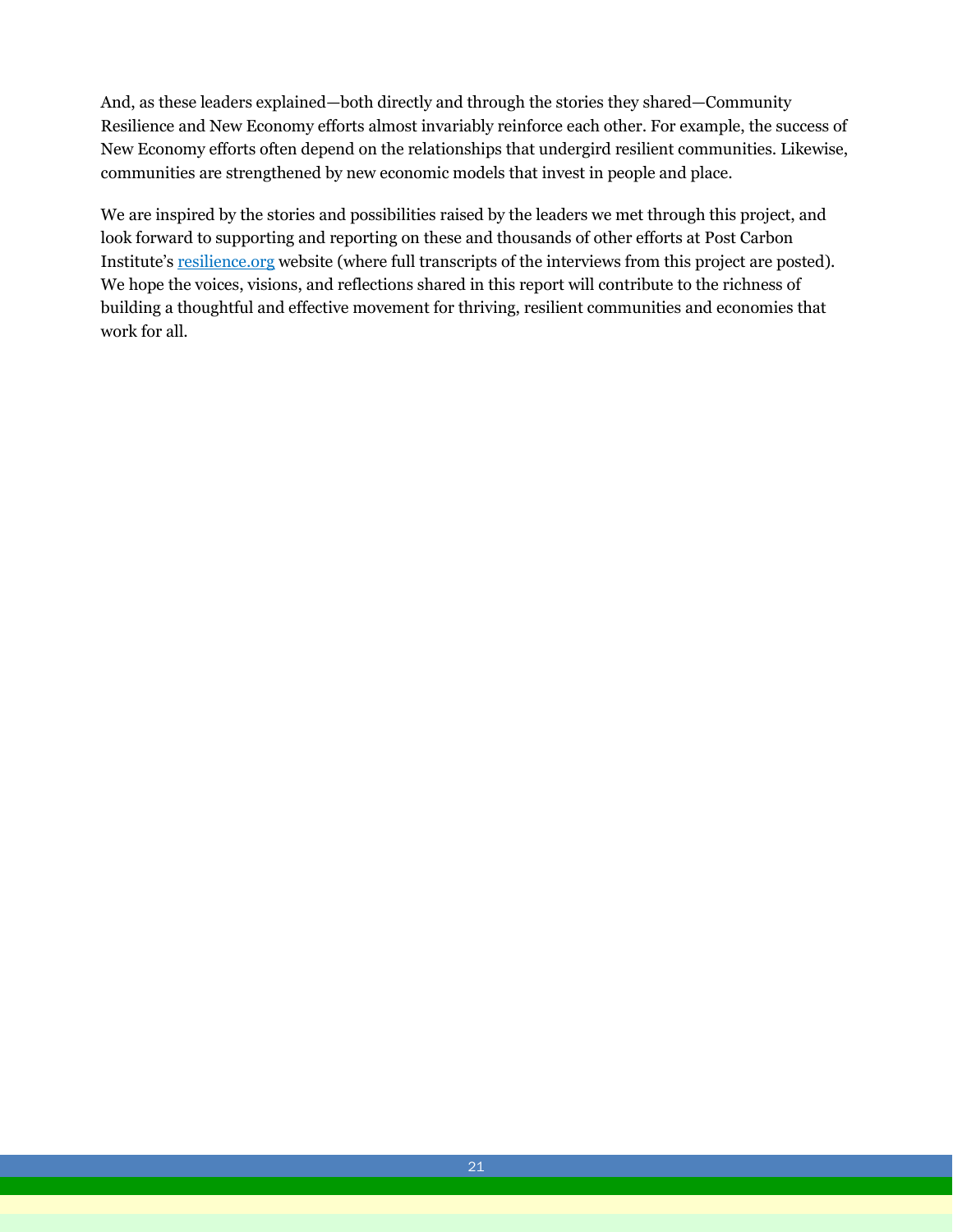# <span id="page-24-0"></span>6 Additional Resources

- "Weaving the Movement" Project Hackpad, with interview transcripts and notes from virtual group conversations: [https://hackpad.com/Home-Pad-for-the-Weaving-the-New-Economy-Movement-](https://hackpad.com/Home-Pad-for-the-Weaving-the-New-Economy-Movement-Conversations-1LumrvlAzrS)[Conversations-1LumrvlAzrS](https://hackpad.com/Home-Pad-for-the-Weaving-the-New-Economy-Movement-Conversations-1LumrvlAzrS)
- New Economy Coalition website: <http://neweconomy.net/new-economy-coalition>
- CommonBound Conference website <http://commonbound.org/>
- Post Carbon Institute's Resilience.org website [http://resilience.org](http://resilience.org/)
- Guide to Building Thriving, Resilient Communities <http://www.resilience.org/communities-guide>
- Thriving Resilient Communities Collaboratory (TRCC) website <http://www.thrivingresilience.org/>

Read the interviews with "Weaving the Movement" participants on [Resilience.org:](http://www.resilience.org/)

- Noel Ortega, Institute for Policy Studies, New Economy Working Group <http://www.resilience.org/stories/2014-09-04/pillars-of-the-new-economy>
- Michael Toye, Canadian Community Economic Development Network <http://www.resilience.org/stories/2014-09-04/we-don-t-need-a-new-messiah>
- Mira Luna, Shareable <http://www.resilience.org/stories/2014-07-17/working-for-a-shareable-future>
- Joe Grafton, American Independent Business Alliance [http://www.resilience.org/stories/2014-09-04/divesting-with-every-purchase-independent](http://www.resilience.org/stories/2014-09-04/divesting-with-every-purchase-independent-business-in-the-new-economy)[business-in-the-new-economy](http://www.resilience.org/stories/2014-09-04/divesting-with-every-purchase-independent-business-in-the-new-economy)
- Chuck Collins, Jamaica Plain New Economy Transition <http://www.resilience.org/stories/2014-09-04/living-the-new-economy-in-jamaica-plain>
- Kelley Rajala, Share Exchange, North Bay Made, & The Livability Project <http://www.resilience.org/stories/2014-09-04/kickstarting-local-economies>
- Sarah Baird, Center for a New American Dream <http://www.resilience.org/stories/2014-09-04/more-fun-less-stuff>
- Carolyne Stayton, Transition US <http://www.resilience.org/stories/2014-09-04/to-build-a-movement-build-community>
- Mateo Nube, Movement Generation <http://www.resilience.org/stories/2014-06-27/introducing-the-oppositional-economy>
- Laura Musikanski, The Happiness Alliance <http://www.resilience.org/stories/2014-09-04/measuring-what-we-value>
- John Duda, The Democracy Collaborative <http://www.resilience.org/stories/2014-09-04/leveraging-the-power-of-anchor-institutions>
- Rich Theis, The Leadership Institute for Ecology and the Economy <http://www.resilience.org/stories/2014-09-04/seeing-change-happen>